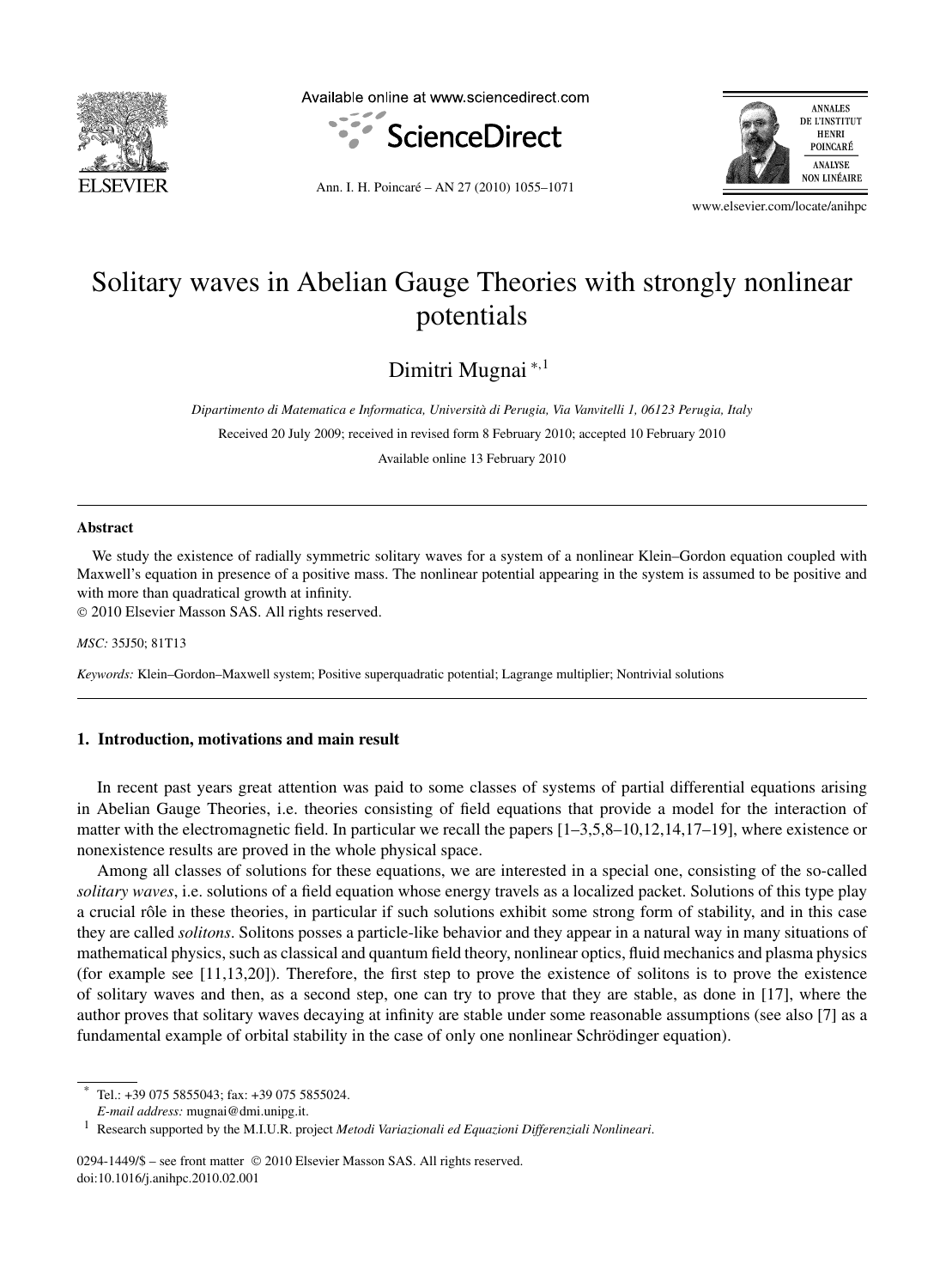In this paper we are interested in showing existence results for systems obtained by coupling a Klein–Gordon equation with Maxwell's ones. For the derivation of the general system and for a detailed description of the physical meaning of the unknowns we refer to the papers cited above and their references, passing to the formulation of the system itself, which is, therefore, a model for electrodynamics:

$$
\begin{cases}\n\frac{\partial^2 u}{\partial t^2} - \Delta u + |\nabla S - q\mathbf{A}|^2 u - \left(\frac{\partial S}{\partial t} + q\phi\right)^2 u + W'(u) = 0, \\
\frac{\partial}{\partial t} \left[\left(\frac{\partial S}{\partial t} + q\phi\right) u^2\right] - \text{div}\left[(\nabla S - q\mathbf{A})u^2\right] = 0, \\
\text{div}\left(\frac{\partial \mathbf{A}}{\partial t} + \nabla \phi\right) = q\left(\frac{\partial S}{\partial t} + q\phi\right) u^2, \\
\nabla \times (\nabla \times \mathbf{A}) + \frac{\partial}{\partial t} \left(\frac{\partial \mathbf{A}}{\partial t} + \nabla \phi\right) = q(\nabla S - q\mathbf{A})u^2,\n\end{cases} \tag{1.1}
$$

where the equations are respectively the matter equation, the charge continuity equation, the Gauss equation and the Ampère equation.

We recall that the Klein–Gordon–Maxwell system is a special case of the Yang–Mills–Higgs equation when the Lie group *G* is the circle, and there is no potential energy term (see [23]). Moreover, also system (1.1) has been widely investigated. For example in [14] the authors prove that the system is well posed in  $\mathbb{R}^3$  for initial data having total finite energy, while local well posedness in Sobolev spaces and local regularity in time of solutions are investigated in [18]. We also mention that the system was studied in higher dimensions, see [21], where global solutions are found in a suitable Sobolev space.

As we said above, we are interested in electrostatic standing waves, i.e. solutions having the special form

$$
u = u(x)
$$
,  $\mathbf{A} = 0$ ,  $\phi = \phi(x)$ ,  $S = -\omega t$ ,  $\omega \in \mathbb{R}$ .

Once set

$$
\Phi = \frac{\phi}{\omega},
$$

the charge continuity and the Ampère equations are automatically satisfied, while the other two equations reduce to the following stationary system of Klein–Gordon–Maxwell type:

$$
-\Delta u - \omega^2 (1 - q\Phi)^2 u + W'(u) = 0 \quad \text{in } \mathbb{R}^3,
$$
\n(1.2)

$$
-\Delta \Phi = q(1 - q\Phi)u^2 \quad \text{in } \mathbb{R}^3. \tag{1.3}
$$

Here  $q > 0$  represents the charge of the particle,  $\omega$  is a real parameter, *u* represents the matter, while  $\Phi$  is related to the electromagnetic field through Maxwell's equation (see [2]). Our attention is concentrated on *W* and in particular on the fact that it is assumed *nonnegative* and it possesses some good invariant (necessary to be considered in Abelian Gauge Theories), typically some conditions of the form

$$
W(e^{i\theta}u) = W(u)
$$
 and  $W'(e^{i\theta}u) = e^{i\theta}W'(u)$ 

for any function *u* and any  $\theta \in \mathbb{R}$ .

In previous works (for example in [3,9,17]) the potential *W* was supposed to be

$$
W(s) = \frac{m^2}{2}s^2 - \frac{|s|^\gamma}{\gamma} \tag{1.4}
$$

for some  $\gamma > 2$ , and the authors showed existence results if  $\gamma \in (4, 6)$  (in [3]) and then if  $\gamma \in (2, 6)$  (in [9]), while nonexistence results for  $\gamma \in (0, 2]$  or  $\gamma \in [6, \infty)$  were proved in [8], where also more general potentials, behaving similarly to the one in (1.4), were considered.

However, the potential defined in (1.4) is not always positive, while for physical reasons a "good" potential should be. Indeed, the fact that *W* is assumed nonnegative implies that the energy density of a solution *(u,Φ)* of system  $(1.2)$ – $(1.3)$  is nonnegative as well (for example, see [2]).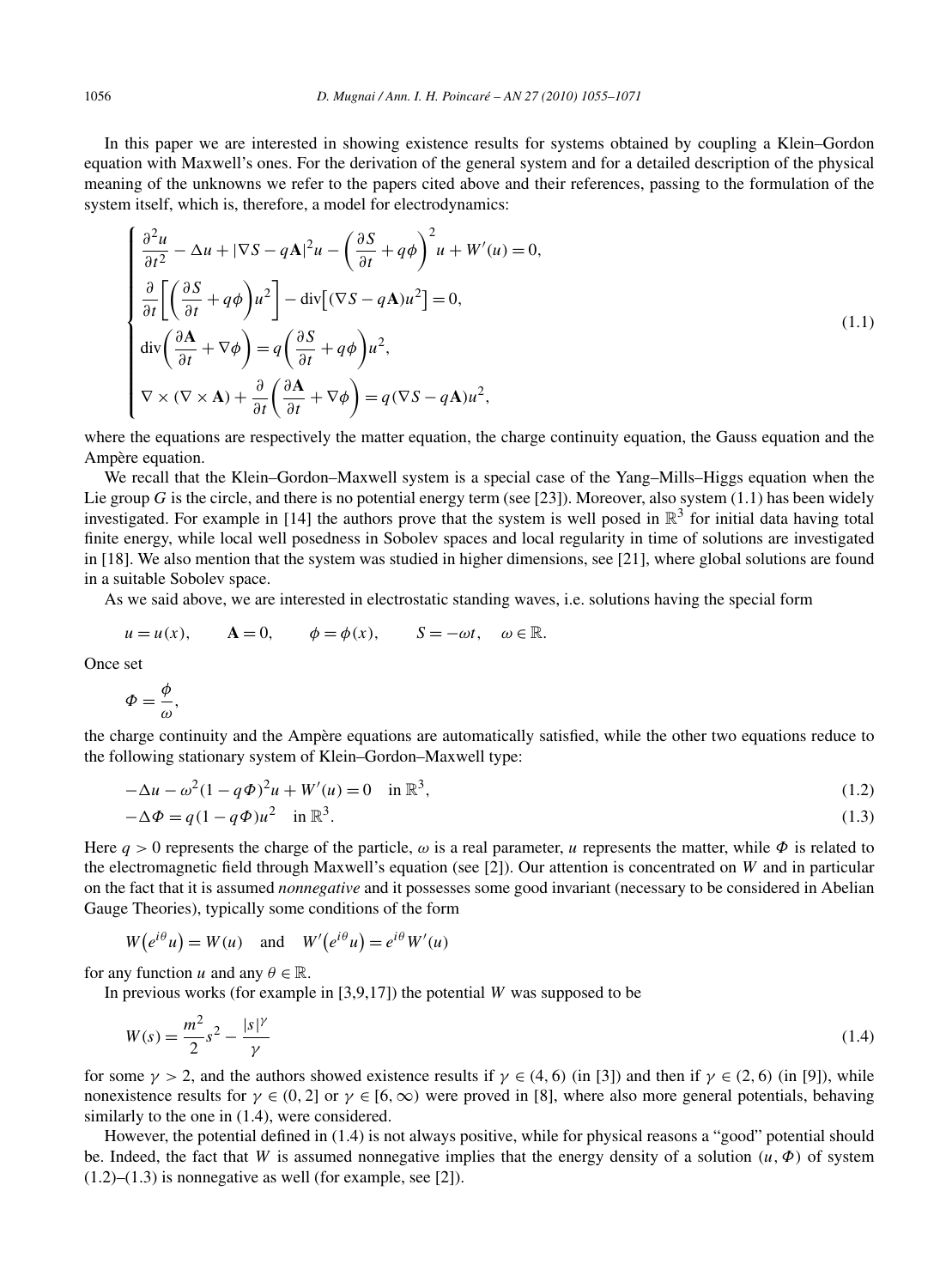In this paper we are concerned with system  $(1.2)$ – $(1.3)$ , and we take [2] as starting point, where the authors assume that *W* satisfies the following assumptions:

- *W*<sub>1</sub>*W*  $\in C^2(\mathbb{R})$ ,  $W \ge 0$  and  $W(0) = W'(0) = 0$ ;
- $W_2$ *)*  $W''(0) = m_0^2 > 0;$
- *W*<sub>3</sub>*)* ∃*C*<sub>1</sub>*, C*<sub>2</sub> > 0 and *p* ∈ (0*,* 4*)* such that  $|W''(s)| \le C_1 + C_2 |s|^p$  for every *s* ∈ ℝ;
- *W*<sub>4</sub>*)*  $0 \le sW'(s) \le 2W(s)$  for every  $s \in \mathbb{R}$ ;
- *W*<sub>5</sub>*)* ∃*m*<sub>1</sub>*, c* > 0 with *m*<sub>1</sub> < *m*<sub>0</sub><sup>2</sup>/2 such that *W*(*s*) ≤ *m*<sub>1</sub>*s*<sup>2</sup> + *c* for every *s* ∈ R.

In particular,  $W_4$ ) is equivalent to saying that the function  $W(s)/s^2$  is decreasing if  $s > 0$  and increasing if  $s < 0$ . Therefore, if  $s > \varepsilon > 0$ , we get

$$
W(s) \leqslant \frac{W(\varepsilon)}{\varepsilon^2} s^2,
$$

and passing to the limit as  $\varepsilon \to 0$  we obtain  $W(s) \leq \frac{m_0^2}{2}s^2$ . Of course, such an inequality can be proved in the same way also if  $s < 0$ . Then from  $W_5$ ) we get

$$
W(s) \leqslant \max\bigg\{m_1s^2+c,\frac{m_0^2}{2}s^2\bigg\}.
$$

We want to relax this quadratic growth condition and show that an existence result still holds true if we replace *W*4*)* and *W*5*)* with the new conditions

$$
W_4)'
$$
  $\exists k \geq 2 \quad \text{such that} \quad 0 \leq s \, W'(s) \leq k \, W(s) \quad \forall s \in \mathbb{R}$ 

and

$$
W_5)'\qquad \begin{cases} \exists m_1, c > 0 \text{ and } \vartheta > 2 \quad \text{such that} \quad W(s) \leq c|s| + m_1|s|^{\vartheta} \quad \forall s \in \mathbb{R}, \\ m_1 < \min\left\{\frac{m_0^2}{k(\vartheta - 1)}, 5^{2-\vartheta} \frac{(\vartheta - 2)^{\vartheta - 2}}{(\vartheta - 1)^{\vartheta - 1}} \left(1 + \frac{c}{2}\right)^{2-\vartheta} k^{1-\vartheta} m_0^{2(\vartheta - 1)}\right\}. \end{cases}
$$

Of course, if *W* satisfies *W*4*)*, it also satisfies *W*4*)* , but now we can include higher order functions. In fact, operating in a similar way as above, from  $W_4$ <sup> $\prime$ </sup> we get that there exist *a*, *b* > 0 such that

 $W(s) \leq a|s|^k + b$  for every  $s \in \mathbb{R}$ ,

so that *W* may have superquadratic growth at infinity, which is perfectly in agreement with *W*3*)*. On the other hand, in  $W_4$ <sup> $\prime$ </sup> we exclude the case  $k < 2$ , since in this latter case we would get that  $W(s)/s^k$  is decreasing if  $s > 0$ , so that  $W(s) \leq \frac{W(\varepsilon)}{\varepsilon^k} s^k$  for  $s > \varepsilon > 0$ , and passing to the limit as  $\varepsilon \to 0^+$ , by  $W_1$ ) we would get  $W \leq 0$ , so that  $W \equiv 0$ , which we exclude by  $W_2$ ).

On the other hand,  $W_5$ <sup>'</sup> generalizes  $W_5$ ), in the sense that we can include higher order functions. However, we do not claim that the bound on  $m_1$  is the best possible, since it is just a sufficient condition to exclude the case  $W(s) = \frac{m_0^2}{2} s^2$ , which does not verify the fundamental Lemma 3.1 below, in accordance with the nonexistence result proved in [8] for such a potential.

**Remark 1.1.** Note that when  $k = 2$  and  $\vartheta \to 2$ , the condition on  $m_1$  stated in  $W_5$ <sup> $\prime$ </sup> simply reduces to  $m_1 < m_0^2/2$ , as already expressed in *W*5*)*.

**Remark 1.2.** As in [2], we have that  $s = 0$  is an absolute minimum point for *W*, so that  $W''(0) \ge 0$ , in agreement with  $W_2$ ).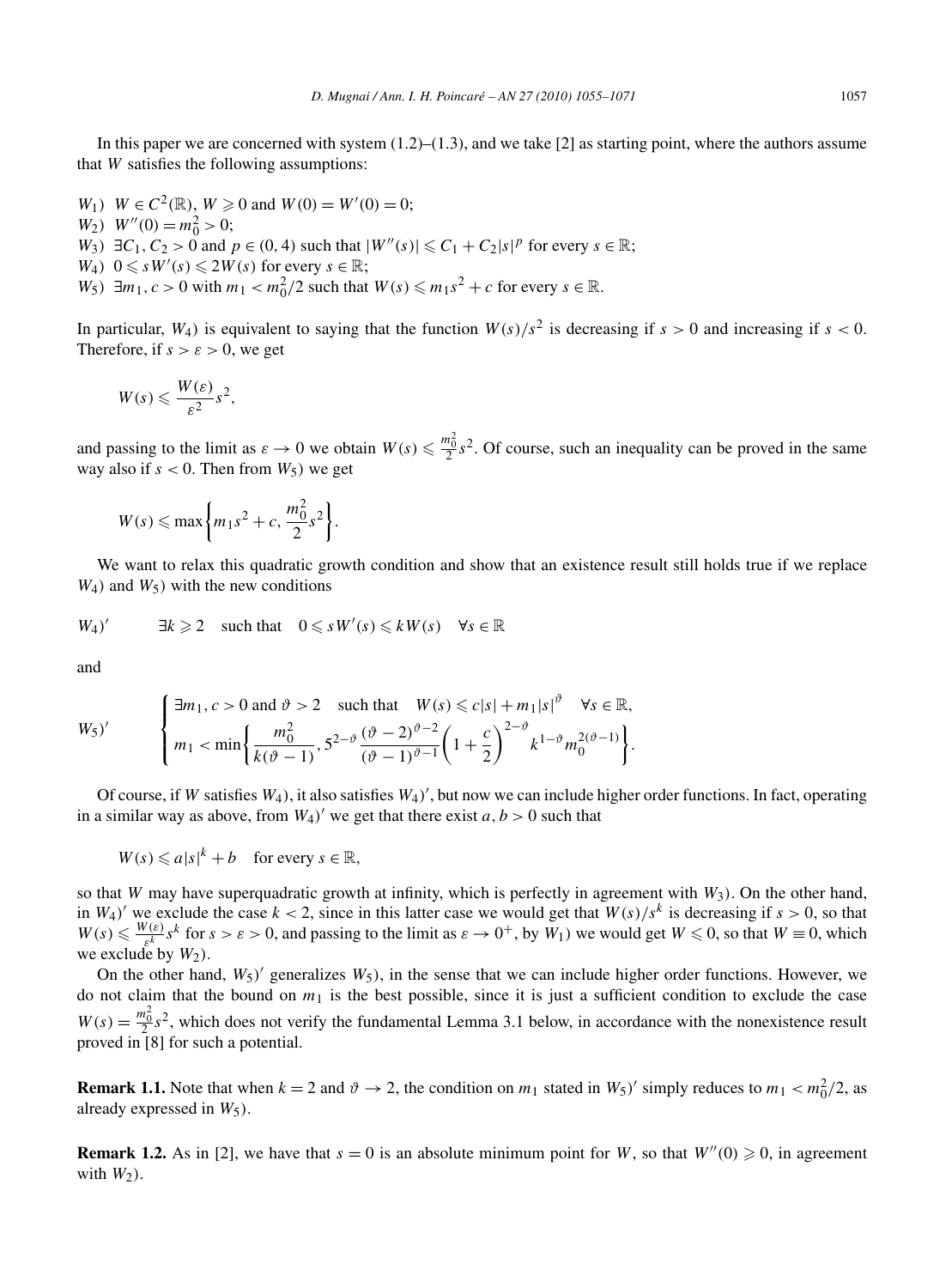**Remark 1.3.** If we consider the electrostatic case, i.e.  $-\Delta u + W'(u) = 0$ , calling "rest mass" of the particle *u* the quantity

$$
\int\limits_{\mathbb{R}^3} W(u)\,dx,
$$

see [4], our assumptions on *W* imply that we are dealing with systems for particles having *positive mass*, which is, of course, the physical interesting case.

As usual, for physical reasons, we look for solutions having finite energy, i.e.  $(u, \Phi) \in H^1 \times D^1$ , where  $H^1 =$  $H^1(\mathbb{R}^3)$  is the usual Sobolev space endowed with the scalar product

$$
\langle u, v \rangle_{H^1} := \int_{\mathbb{R}^3} (\nabla u \cdot \nabla v + uv) \, dx
$$

and norm  $||u|| = (\int |\nabla u|^2 + \int u^2)^{1/2}$ , and  $D^1 = D^1(\mathbb{R}^3)$  is the completion of  $C_0^{\infty}(\mathbb{R}^3)$  with respect to the norm

$$
||u||_{D^1}^2 := \int_{\mathbb{R}^3} |\nabla u|^2 dx,
$$

induced by the scalar product  $\langle u, v \rangle_{D^1} := \int_{\mathbb{R}^3} \nabla u \cdot \nabla v \, dx$ .

Before stating our main result, let us note that if  $u = 0$  in (1.2), then  $\Phi = 0$  in (1.3), and if  $u \neq 0$ , then also  $\Phi \neq 0$ . Therefore, we can say that a solution *(u,Φ)* of system (1.2)–(1.3) is *nontrivial* if both *u* and *Φ* are different from the trivial function, and a sufficient condition for this occurrence is that  $u \neq 0$ .

Our main result is the following.

**Theorem 1.1.** Assume that W satisfies  $W_1$ ,  $W_2$ ,  $W_3$ ,  $W_4$ , and  $W_5$ . Then there exists  $q^* > 0$  such that for any  $q < q^*$  *there exist*  $\omega^2 > 0$  *and nontrivial functions*  $(u, \Phi) \in H^1(\mathbb{R}^3) \times D^1(\mathbb{R}^3)$  *which solve* (1.2)–(1.3)*.* 

For completeness, in the last section of this paper we also give the proof of the following existence result for  $(1.2)$ – $(1.3)$  when we assume  $W_4$ ) and  $W_5$ ) in place of the more general  $W_4$ <sup> $\prime$ </sup> and  $W_5$ <sup> $\prime$ </sup>. A similar result was already presented in [2], but, eventually, another system was considered, though this fact is not explicitly stated.

**Theorem 1.2.** Assume that W satisfies  $W_1$ )– $W_5$ ). Then there exists  $q^* > 0$  such that for any  $q < q^*$  there exist  $\omega^2 > 0$ *and nontrivial functions*  $(u, \Phi) \in H^1(\mathbb{R}^3) \times D^1(\mathbb{R}^3)$  *which solve* (1.2)–(1.3)*.* 

## **2. Preliminary setting**

First we recall the standard notation  $L^p \equiv L^p(\mathbb{R}^3)$  ( $1 \leq p < +\infty$ ) for the usual Lebesgue space endowed with the norm

$$
||u||_p^p := \int_{\mathbb{R}^3} |u|^p dx.
$$

We also recall the continuous embeddings

$$
H^{1}(\mathbb{R}^{3}) \hookrightarrow L^{p}(\mathbb{R}^{3}) \quad \forall p \in [2, 6] \quad \text{and} \quad D^{1}(\mathbb{R}^{3}) \hookrightarrow L^{6}(\mathbb{R}^{3}), \tag{2.5}
$$

being 6 the critical exponent for the Sobolev embedding  $H^1(\mathbb{R}^3) \hookrightarrow L^p(\mathbb{R}^3)$ .

Now, for any  $\omega^2 > 0$  let us consider the functional  $F : H^1 \times D^1 \to \mathbb{R}$  defined as

$$
F_{\omega}(u,\Phi) = J(u) - \omega^2 \mathcal{A}(u,\Phi),
$$

where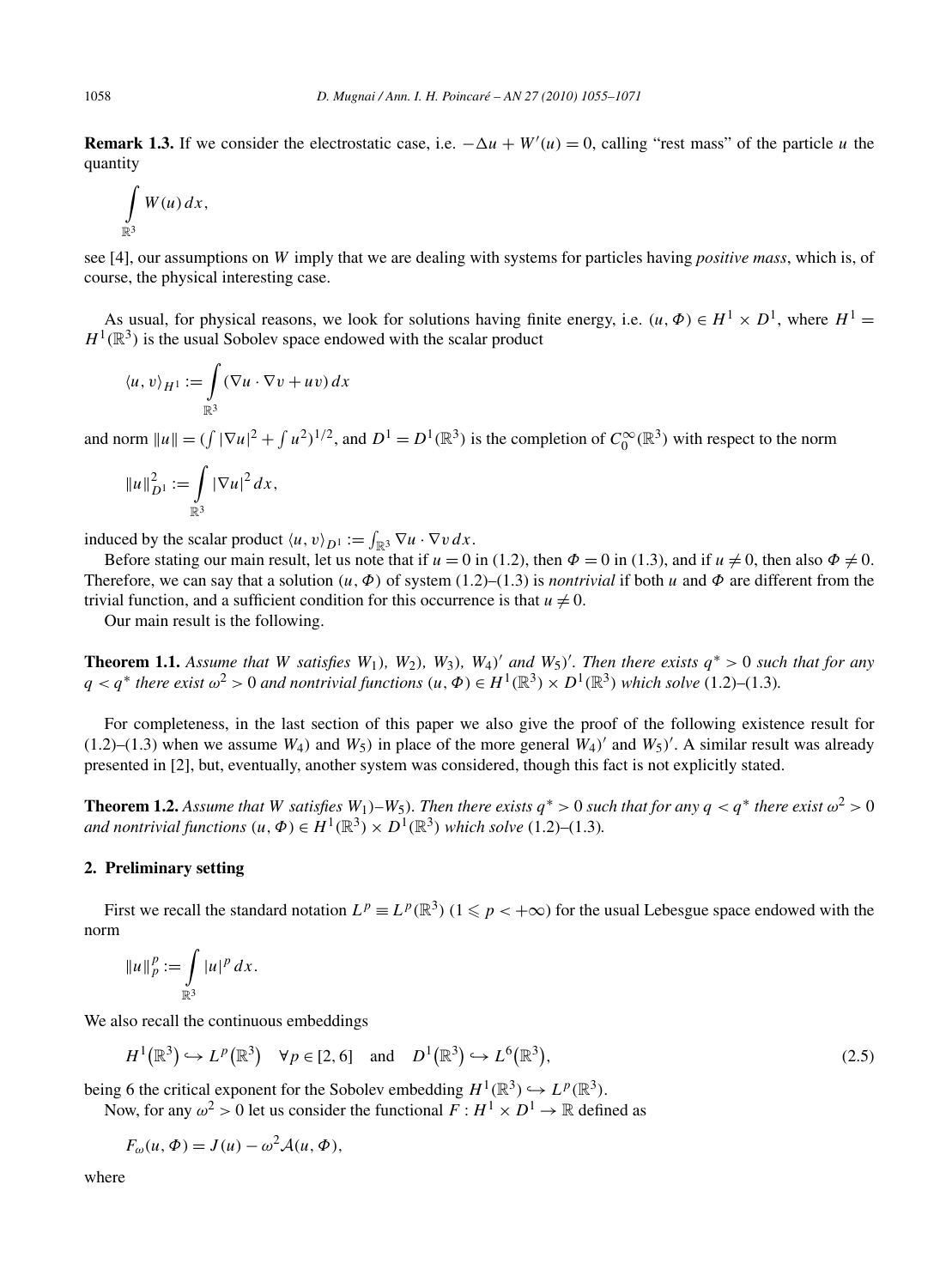$$
J(u) = \frac{1}{2} \int_{\mathbb{R}^3} |\nabla u|^2 \, dx + \int_{\mathbb{R}^3} W(u) \, dx,
$$

and

$$
\mathcal{A}(u,\Phi) = \frac{1}{2} \int_{\mathbb{R}^3} |\nabla \Phi|^2 dx + \frac{1}{2} \int_{\mathbb{R}^3} u^2 (1 - q\Phi)^2 dx.
$$

It is easily seen that under the growth assumptions on *W* we have the following:

**Proposition 2.1.** *The functional*  $F_{\omega}$  *belongs to*  $C^1(H^1 \times D^1)$  *and its critical points solve* (1.2)–(1.3)*.* 

Moreover, a by-now standard approach shows the following result, appearing in a similar way for the first time in [19], then in [9] and recently in [2].

**Proposition 2.2.** *For every*  $u \in H^1$ , *there exists a unique*  $\Phi = \Phi[u] \in D^1$  *which solves* (1.3)*. Furthermore* 

- (i)  $0 \le \Phi[u] \le \frac{1}{q}$ ;
- (ii) *if u is radially symmetric, then*  $\Phi[u]$  *is radial, too.*

As a consequence of Proposition 2.2, we can define the map

$$
\Phi: H^1(\mathbb{R}^3) \to D^1(\mathbb{R}^3)
$$

which maps each  $u \in H^1$  in the unique solution of (1.3). By the Implicit Function Theorem  $\Phi \in C^1(H^1, D^1)$  and from the very definition of *Φ* we get

$$
\frac{\partial F_{\omega}}{\partial \Phi}(u, \Phi[u]) = 0 \quad \forall u \in H^{1}, \quad \text{or equivalently} \quad \frac{\partial \mathcal{A}}{\partial \Phi}(u, \Phi[u]) = 0. \tag{2.6}
$$

More precisely, we have the following result, which will be used later in the stronger context of radial functions.

**Lemma 2.1.** *The functional*  $\Lambda : H^1(\mathbb{R}^3) \to \mathbb{R}$  *defined as* 

$$
\Lambda(u) := \mathcal{A}\big(u, \Phi[u]\big) = \frac{1}{2} \int_{\mathbb{R}^3} \left| \nabla \Phi[u] \right|^2 dx + \frac{1}{2} \int_{\mathbb{R}^3} u^2 \big( 1 - q \Phi[u] \big)^2 dx
$$

*is of class C*<sup>1</sup> *and*

$$
\Lambda'(u)(v) = \int_{\mathbb{R}^3} u(1 - q\Phi[u])^2 v \, dx \quad \text{for any } u, v \in H^1(\mathbb{R}^3).
$$

**Proof.** The regularity of all characters appearing in the definition of *Λ* implies that it is of class *C*1, as claimed. Moreover,

$$
\Lambda(u) = \mathcal{A}\big(u, \Phi[u]\big),
$$

so that

$$
\Lambda'(u) = \frac{\partial \mathcal{A}}{\partial u}(u, \Phi[u]) + \frac{\partial \mathcal{A}}{\partial \Phi}(u, \Phi[u])\Phi'[u] = \frac{\partial \mathcal{A}}{\partial u}(u, \Phi[u])
$$

by (2.6), and thus for any *u*,  $v \in H^1(\mathbb{R}^3)$  there holds

$$
\Lambda'(u)(v) = \int_{\mathbb{R}^3} u(1 - q\Phi[u])^2 v \, dx. \qquad \Box
$$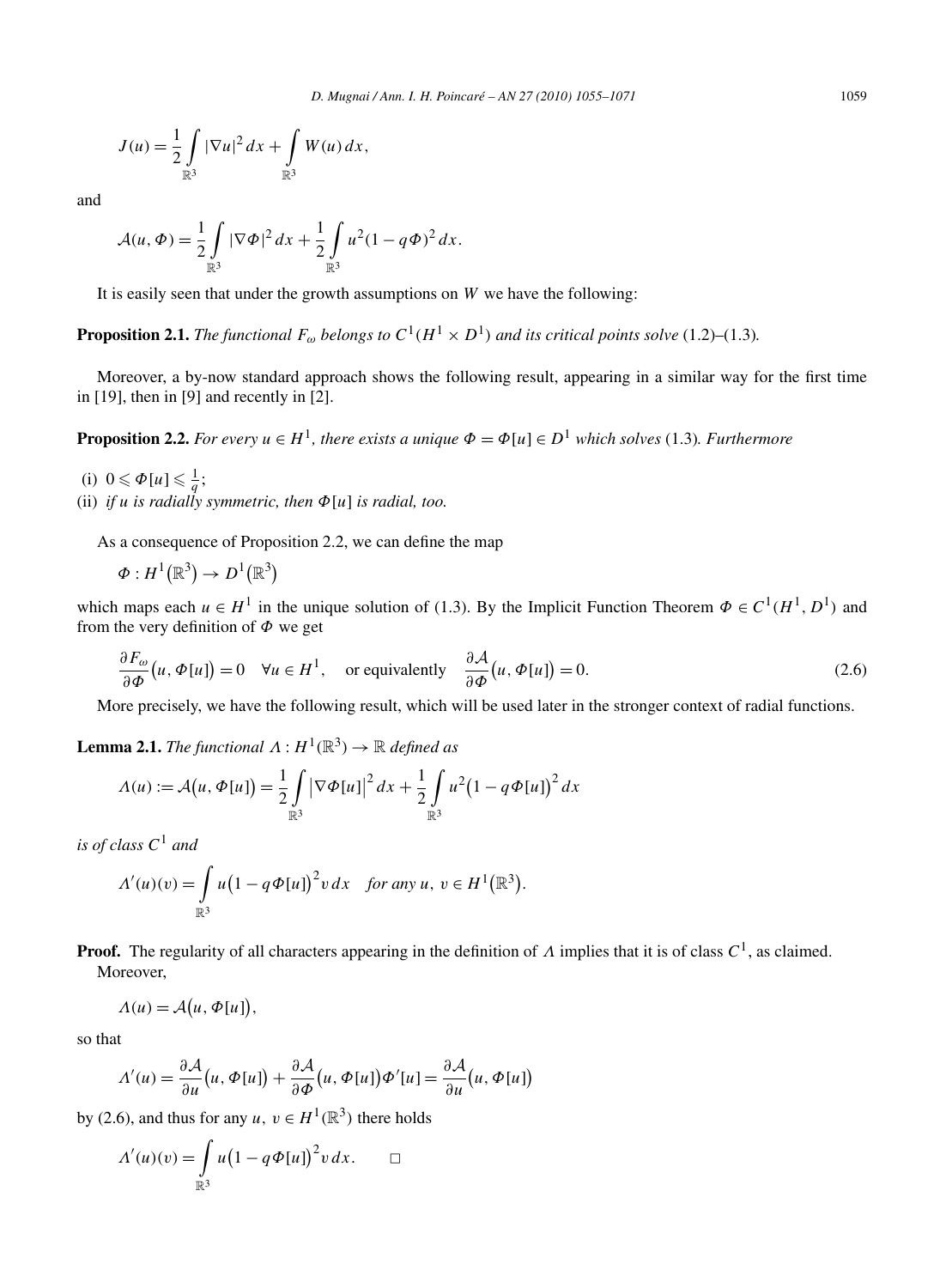Now let us consider the functional

 $I: H^1(\mathbb{R}^3)$  $\rightarrow \mathbb{R}, \qquad I(u) := F_{\omega}(u, \Phi[u]).$ 

By definition of *Fω*, we obtain

$$
I(u) = \frac{1}{2} \int_{\mathbb{R}^3} |\nabla u|^2 dx + \int_{\mathbb{R}^3} W(u) dx - \frac{\omega^2}{2} \int_{\mathbb{R}^3} |\nabla \Phi[u]|^2 dx - \frac{\omega^2}{2} \int_{\mathbb{R}^3} u^2 (1 - q \Phi[u])^2 dx.
$$

By Proposition 2.1 and Lemma 2.1,  $I \in C^1(H^1, \mathbb{R})$  and by (2.6) we get

$$
I'(u) = \frac{\partial F_{\omega}}{\partial u}(u, \Phi[u]) - \omega^2 \frac{\partial \mathcal{A}}{\partial \Phi}(u, \Phi[u]) \Phi'[u] = \frac{\partial F_{\omega}}{\partial u}(u, \Phi[u]) \quad \forall u \in H^1(\mathbb{R}^3).
$$

Standard calculations (for example, see [2]) give the following result.

**Lemma 2.2.** *The following statements are equivalent*:

- (i)  $(u, \Phi) \in H^1 \times D^1$  *is a critical point of F*,
- (ii) *u is a critical point of I and*  $\Phi = \Phi[u]$ *.*

Then, in order to get solutions of  $(1.2)$ – $(1.3)$ , we could look for critical points of *I*.

It is readily seen that the functional *I* is strongly indefinite, in the sense that it is unbounded both from above and below. Moreover, a more delicate problem in getting the existence of critical points is the fact that *I* presents a lack of compactness due to its invariance under the translation group, given by the set of transformations having the form  $u(x) = u(x + x_0)$  for any  $x_0 \in \mathbb{R}^3$ . In order to avoid the latter problem, it is standard to restrict ourselves to the set of radial functions, so that we consider

$$
H_r^1 = H_r^1(\mathbb{R}^3) := \{ u \in H^1(\mathbb{R}^3) : u(x) = u(|x|) \},\
$$

and the functional  $I_{|H_r^1}: H_r^1 \to \mathbb{R}$ . In this way, if  $u \in H_r^1$ , then also  $\Phi[u]$  is radial by (ii) of Proposition 2.2, and we write

$$
\Phi[u] \in D_r^1 = D_r^1(\mathbb{R}^3) := \{ \phi \in D^1(\mathbb{R}^3) : \phi(x) = \phi(|x|) \}.
$$

We recall that  $H_r^1(\mathbb{R}^3)$  is compactly embedded in the Lebesgue space of radial functions  $L_r^s(\mathbb{R}^3)$  for any  $s \in (2, 6)$ (see [6] and [22]).

The introduction of  $I_{|H_r^1}$  is very useful, since  $H_r^1$  is a natural constraint for *I*, in the following standard sense (the proof can be found, for example, in [2]):

**Lemma 2.3.** *A function*  $u \in H_r^1$  *is a critical point for*  $I_{|H_r^1}$  *if and only if*  $u$  *is a critical point for*  $I$ *.* 

Thus, from now on, one could look for critical points of  $I_{|H_r^1}$  in  $H_r^1(\mathbb{R}^3)$ . But more precisely, we look for nontrivial triples  $(u, \Phi[u], \omega)$  which solve system (1.2)–(1.3).

To this purpose, we follow an approach which is similar to the one in [2] (where actually a different system of partial differential equations was derived): for  $\sigma > 0$  introduce the set

$$
V_{\sigma} = \left\{ u \in H_r^1(\mathbb{R}^3): \ \Lambda(u) = \frac{1}{2} \int_{\mathbb{R}^3} |\nabla \Phi[u]|^2 \, dx + \frac{1}{2} \int_{\mathbb{R}^3} u^2 (1 - q \Phi[u])^2 \, dx = \sigma^2 \right\}.
$$

Then we look for minimizers of *J* constrained on a suitable  $V_{\sigma}$ , and in this way  $\omega^2$  will be found as the Lagrange multiplier.

Theorem 1.1 will be proved thanks to the following:

**Proposition 2.3.** Let W satisfy  $W_1$ ,  $W_2$ ,  $W_3$ ,  $W_4$ )' and  $W_5$ )'. Then there exists  $q^* > 0$  such that for any  $q \in (0, q^*)$ *there exists*  $\sigma^2 > 0$  *such that J has a minimizer on*  $V_{\sigma}$  *with Lagrange multiplier*  $\omega^2 > 0$ *.*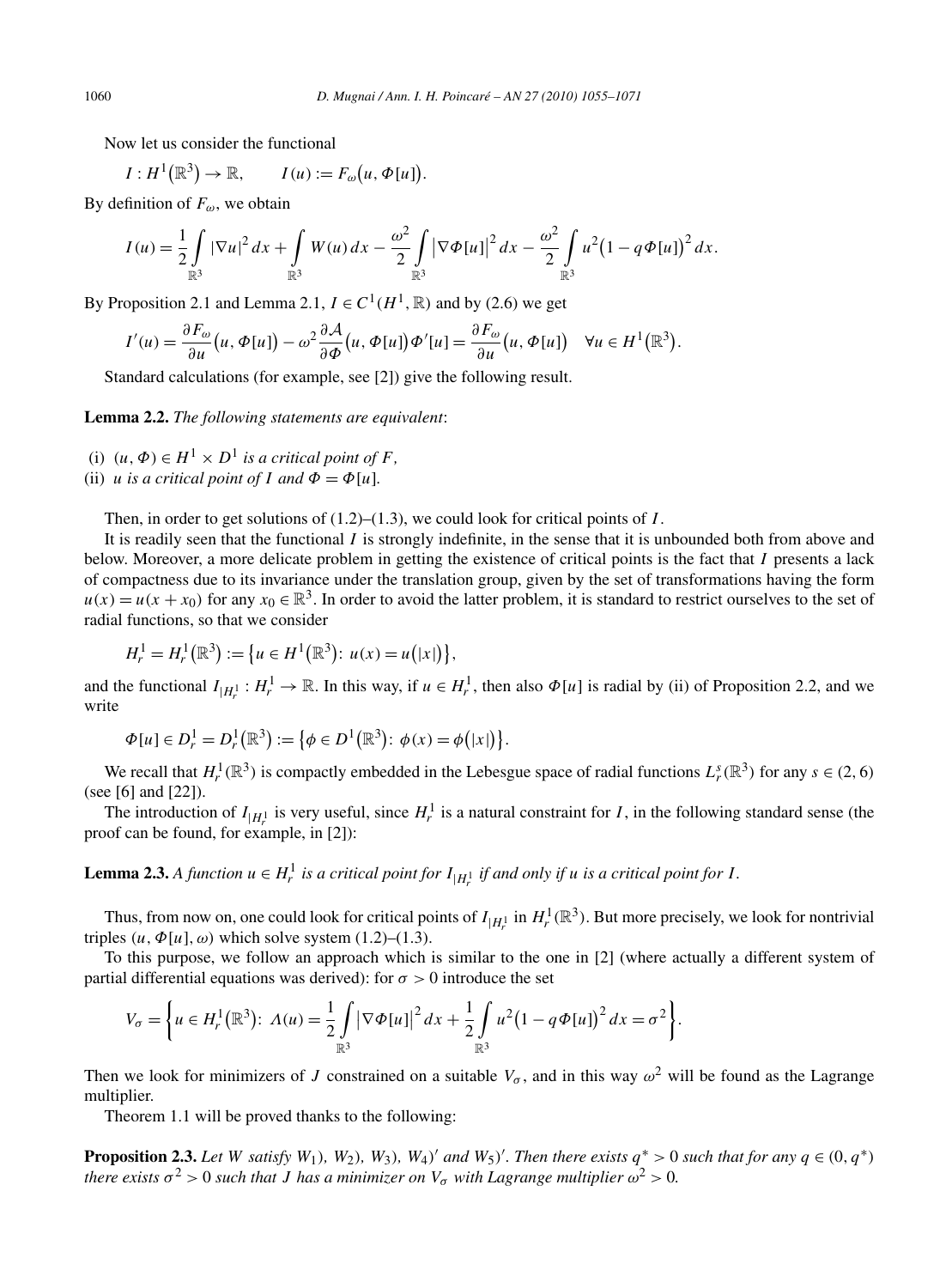For further use, we note that by (1.3) we get

$$
\int_{\mathbb{R}^3} |\nabla \Phi[u]|^2 dx = q \int_{\mathbb{R}^3} u^2 (1 - q \Phi[u]) \Phi[u] dx,
$$

so that an easy computation gives

$$
\Lambda(u) = \mathcal{A}\big(u, \Phi[u]\big) = \frac{1}{2} \int_{\mathbb{R}^3} u^2 \big(1 - q\Phi[u]\big) dx. \tag{2.7}
$$

# **3.** The case  $k > 2$

In this section we prove Proposition 2.3 when  $k > 2$ , leaving to the last section a few comments for the case  $k = 2$ . A fundamental tool in this section will be the result below, which we prove under more general assumptions on *W*, since we only require that *W* satisfies  $W_1$ *)* and  $W_5$ <sup> $\prime$ </sup>.

**Lemma 3.1.** Assume that W satisfies  $W_1$ ) and  $W_5$ '. Then for any  $m_0^2 > 0$  there exists  $q^* > 0$  such that for any  $q \in (0, q^*)$  *there exists*  $\bar{u} = \bar{u}(m_0^2) \in H_r^1$ ,  $\bar{u} \neq 0$ *, such that* 

$$
\frac{kJ(\bar{u})}{\int_{\mathbb{R}^3} \bar{u}^2(1-q\Phi[\bar{u}])\,dx} < m_0^2.
$$

**Proof.** First, let us prove the result for  $q = 0$ .

Define

$$
v(x) := \begin{cases} 1 - |x| & \text{if } |x| \le 1, \\ 0 & \text{if } |x| > 1. \end{cases}
$$

Then  $v \in H_r^1(\mathbb{R}^3)$  and

$$
\int\limits_{\mathbb{R}^3} v^2 dx = \frac{2}{15}\pi,
$$

while, for future need, we also compute

$$
\int_{\mathbb{R}^3} |\nabla v|^2 dx = \frac{4}{3}\pi \quad \text{and} \quad \int_{\mathbb{R}^3} v dx = \frac{\pi}{3}.
$$

Now, for  $\lambda \geqslant 1$  define

$$
u_{\lambda}(x) = \lambda v \left(\frac{x}{\lambda}\right), \qquad \sigma_{\lambda}^2 = \frac{1}{2} \int_{\mathbb{R}^3} u_{\lambda}^2 dx, \qquad B_{\lambda} = B(0, \lambda).
$$

Then by  $W_5'$ 

$$
\frac{k}{2} \frac{J(u_\lambda)}{\sigma_\lambda^2} = \frac{k}{2} \frac{\frac{1}{2} \int_{B_\lambda} |\nabla u_\lambda|^2 dx + \int_{B_\lambda} W(u_\lambda) dx}{\sigma_\lambda^2}
$$
\n
$$
\leq \frac{k}{2} \frac{\frac{1}{2} \int_{B_\lambda} |\nabla u_\lambda|^2 dx + m_1 \int_{B_\lambda} |u_\lambda|^2 dx + c \int_{B_\lambda} |u_\lambda| dx}{\sigma_\lambda^2}.
$$
\n(3.8)

By the change of variable  $y = x/\lambda$  we immediately get

$$
\int_{B_{\lambda}} |\nabla u_{\lambda}|^2 = \lambda^3 \int_{B_1} |\nabla v|^2, \qquad \sigma_{\lambda}^2 = \frac{\lambda^5}{2} \int_{B_1} v^2, \qquad \int_{B_{\lambda}} |u_{\lambda}|^{\vartheta} = \lambda^{\vartheta+3} \int_{B_1} v^{\vartheta},
$$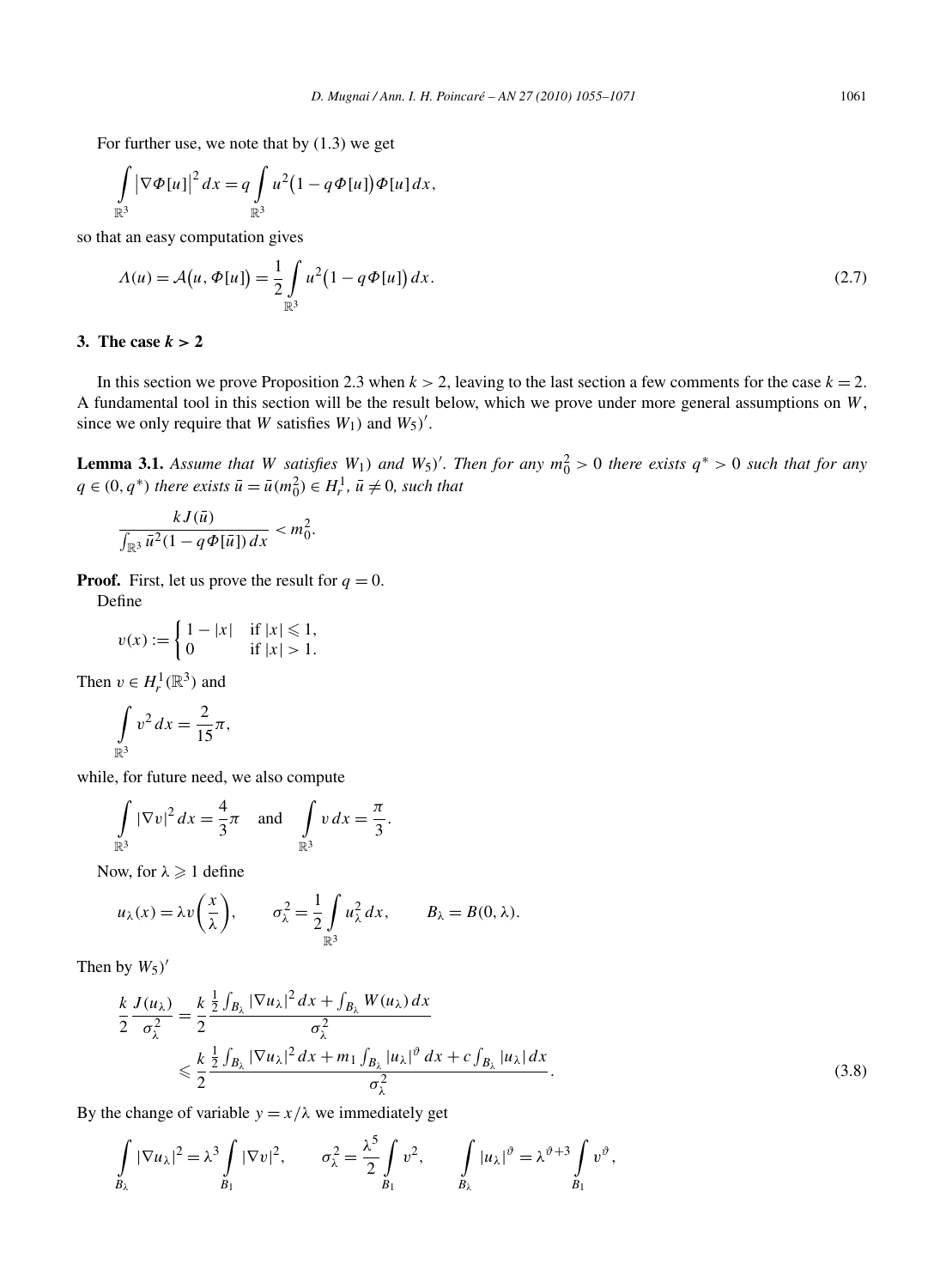and obviously  $|B_\lambda| = \lambda^3 |B_1|$ . Therefore (3.8) gives

$$
\frac{k}{2} \frac{J(u_{\lambda})}{\sigma_{\lambda}^{2}} \le \frac{k}{2} \left( \frac{\int_{B_{1}} |\nabla v|^{2} dx}{\int_{B_{1}} v^{2} dx} \frac{1}{\lambda^{2}} + 2c \frac{\int_{B_{1}} v dx}{\int_{B_{1}} v^{2} dx} \frac{1}{\lambda} \right) + \frac{k m_{1} \int_{B_{1}} v^{3} dx}{\int_{B_{1}} v^{2}} \lambda^{3-2}.
$$
\n(3.9)

Since  $v \le 1$  and  $\vartheta > 2$ , we have  $\int v^{\vartheta} \le \int v^2$ . Moreover, since  $\lambda \ge 1$ , from (3.9) and the calculations above we get

$$
\frac{k}{2}\frac{J(u_\lambda)}{\sigma_\lambda^2} \leqslant \frac{k}{2}(10+5c)\frac{1}{\lambda} + km_1\lambda^{\vartheta-2}.
$$

Now, note that by assumption  $W_5$ <sup>*'*</sup> the function  $h: [1, \infty) \to \mathbb{R}$  defined as

$$
h(\lambda) := km_1 \lambda^{\vartheta - 1} - m_0^2 \lambda + \frac{k}{2} (10 + 5c)
$$

has a minimum point in  $(1, \infty)$ , since  $m_1 < \frac{m_0^2}{k(\vartheta - 1)}$ , and that the minimum value is strictly less than 0, due to the other bound on  $m_1$  assumed in  $W_5$ <sup> $\prime$ </sup>; thus there exists  $\lambda > 1$  such that, setting  $\bar{u} = u_\lambda$ , there holds

$$
\frac{kJ(\bar{u})}{\int_{\mathbb{R}^3} \bar{u}^2 dx} < m_0^2,\tag{3.10}
$$

and the claim for  $q = 0$  holds true.

From the last inequality above we get the final statement of the lemma by a continuity argument. First, let us denote by *Φq* the mapping defined in Proposition 2.2, emphasizing the dependence of *Φ* on *q*, and now we show that

$$
\int_{\mathbb{R}^3} \bar{u}^2 (1 - q \Phi_q[\bar{u}]) dx \to \int_{\mathbb{R}^3} \bar{u}^2 dx \text{ as } q \to 0,
$$

so that the result will follow by (3.10). Note that the function  $\bar{u}$  found for (3.10) in correspondence of  $q = 0$  depends only on  $m_0^2$  and *not* on *q*. Then, since  $\Phi_q[\bar{u}]$  solves

$$
-\Delta \Phi_q[\bar{u}] + q^2 \bar{u}^2 \Phi_q[\bar{u}] = q\bar{u}^2,
$$

by the Hölder and Sobolev inequalities we get

$$
\|\Phi_q[\bar{u}]\|^2 + q^2 \int\limits_{\mathbb{R}^3} \bar{u}^2 \Phi_q[\bar{u}]^2 dx \leq q \|\bar{u}\|_{12/5}^2 \|\Phi_q[\bar{u}]\|_6 \leq q S \|\bar{u}\|_{12/5}^2 \|\Phi_q[\bar{u}]\|,
$$

so that

$$
\|\Phi[\bar{u}]\| \leqslant qS \|\bar{u}\|_{12/5}^2. \tag{3.11}
$$

Then

$$
0 \leqslant q \int\limits_{\mathbb{R}^3} \bar{u}^2 \Phi_q[\bar{u}] \, dx \leqslant q^2 S \|\bar{u}\|_{12/5}^2 \|\Phi_q[\bar{u}]\|,
$$

and the claim follows from  $(3.11)$ .  $\Box$ 

Now, following Lemma 3.1, fix  $m_0^2 > 0$ , take  $q < q^* = q^*(m_0^2)$  and the associated  $\bar{u}$ , define

$$
\sigma^2 = \frac{1}{2} \int\limits_{\mathbb{R}^3} \left| \nabla \Phi[\bar{u}] \right|^2 dx + \frac{1}{2} \int \bar{u}^2 \left( 1 - q \Phi[\bar{u}] \right)^2 dx
$$

and consider the corresponding set

$$
V_{\sigma} = \left\{ u \in H_r^1(\mathbb{R}^3) : \frac{1}{2} \int_{\mathbb{R}^3} |\nabla \Phi[u]|^2 dx + \frac{1}{2} \int_{\mathbb{R}^3} u^2 (1 - q \Phi[u])^2 dx = \sigma^2 \right\}.
$$
 (3.12)

It turns out that this set is a good one: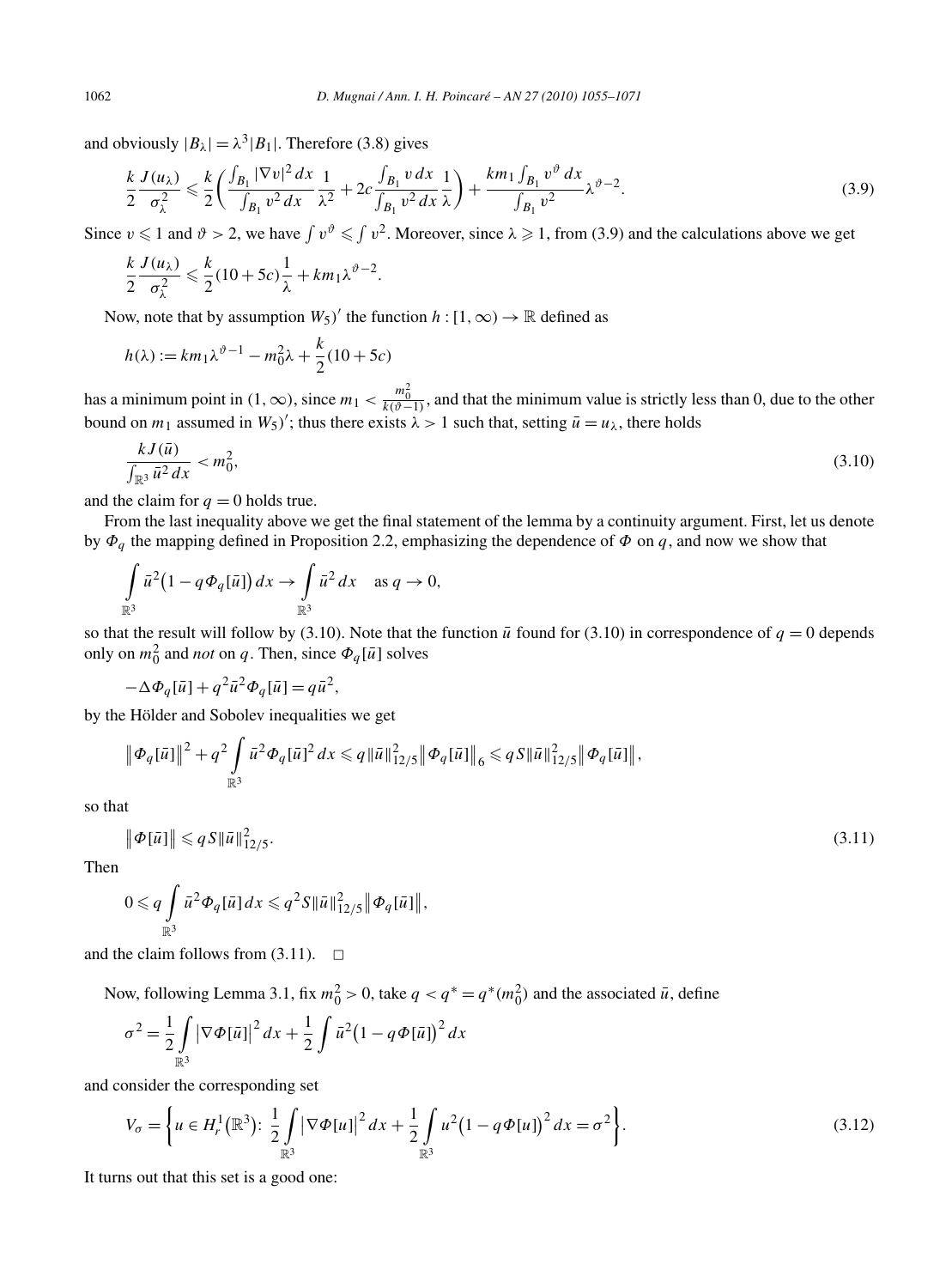**Lemma 3.2.** *The set*  $V_{\sigma}$  *defined in* (3.12) *is a nonempty manifold of codimension* 1*.* 

**Proof.** By definition  $\bar{u} \in V_{\sigma}$ , which is thus nonempty. Moreover,  $V_{\sigma} = \{u \in H_r^1: \Lambda(u) = \sigma^2\}$ , and by Lemma 2.1 we have

$$
\Lambda'(u) = 0 \quad \Leftrightarrow \quad u\big(1 - q\Phi[u]\big)^2 = 0.
$$

Then also  $u^2(1 - q\Phi[u]) \equiv 0$ , so that

$$
\int_{\mathbb{R}^3} u^2 (1 - q \Phi[u]) dx = 0,
$$

and thus *u* cannot belong to  $V_{\sigma}$  by (2.7). The claim follows.  $\Box$ 

Now, let us prove Proposition 2.3, showing that  $J_{|V_\sigma}$  has a minimizer with Lagrangian multiplier  $\omega^2 > 0$ . Let  $(u_n)_n$  be a minimizing sequence for  $J_{|V_\sigma}$ , so that

$$
J(u_n) = \frac{1}{2} \int_{\mathbb{R}^3} |\nabla u_n|^2 dx + \int_{\mathbb{R}^3} W(u_n) dx \to \inf_{V_\sigma} J.
$$
 (3.13)

By Ekeland's Variational Principle (see for example [24, Theorem 8.5]) we can also assume that  $J'_{|V_\sigma}(u_n) \to 0$ , i.e. there exists a sequence  $(\lambda_n)_n$  of real numbers such that

$$
J'(u_n) - \lambda_n \Lambda'(u_n) \to 0 \quad \text{in } H^{-1} := (H_r^1)'.
$$
\n(3.14)

By Lemma 2.1, taken  $v \in H_r^1$ , we have  $\Lambda'(u_n)(v) = \int u_n (1 - q \Phi[u_n])^2 v$  for any  $n \in \mathbb{N}$ , so that, setting  $\Phi_n := \Phi[u_n]$ , we have

$$
\int_{\mathbb{R}^3} \nabla u_n \cdot \nabla v \, dx + \int_{\mathbb{R}^3} W'(u_n) v \, dx - \lambda_n \int_{\mathbb{R}^3} u_n (1 - q \Phi_n)^2 v \to 0 \quad \forall v \in H_r^1.
$$

Our first essential result is the following.

**Lemma 3.3.** The sequence  $(u_n)_n$  is bounded in  $H_r^1(\mathbb{R}^3)$  and the sequence  $(\Phi_n)_n$  is bounded in  $D_r^1(\mathbb{R}^3)$ .

**Proof.** Since  $W \ge 0$ , by (3.13) it is immediately seen that the sequence  $(\nabla u_n)_n$  is bounded in  $(L^2(\mathbb{R}^3))^3$ . Moreover, since  $u_n \in V_\sigma$ , from (3.12) we immediately get that  $(\Phi_n)_n$  is bounded in  $D_r^1$ .

Since  $\Phi_n$  is radial, by the Radial Lemma (see [6] and [22]) there exists  $c > 0$  such that

$$
\left|\Phi_n(x)\right|\leqslant c\frac{\left\|\Phi_n\right\|}{|x|^{1/2}}\quad\text{if}\ |x|\geqslant 1,
$$

and then

$$
\left|\varPhi_n(x)\right|\leqslant \frac{c'}{|x|^{1/2}}\quad\text{if}\;|x|\geqslant 1,
$$

since  $(\Phi_n)_n$  is bounded in  $D_r^1$ . This implies that there exists  $R > 0$  such that  $1 - q\Phi_n(x) \geq 1/2$  if  $|x| \geq R$  for any  $n \in \mathbb{N}$ . In this way (i) of Proposition 2.2 and (2.7) imply

$$
2\sigma^2 = \int_{\mathbb{R}^3} u_n^2 (1 - q\Phi_n) dx \ge \int_{\{x \in \mathbb{R}^3 : |x| \ge R\}} u_n^2 (1 - q\Phi_n) dx
$$
  

$$
\ge \frac{1}{2} \int_{\{x \in \mathbb{R}^3 : |x| \ge R\}} u_n^2 dx.
$$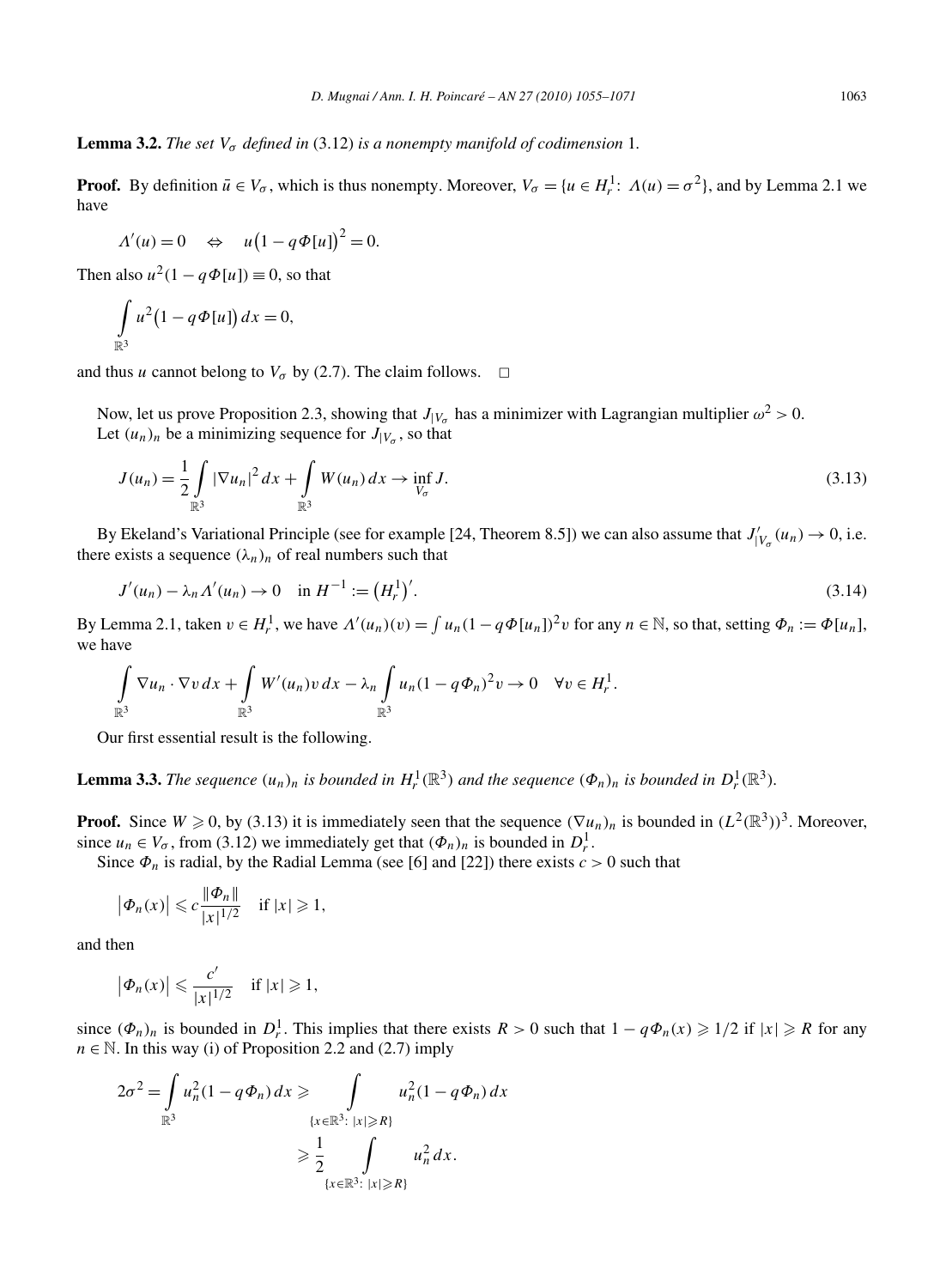But we have already proved that  $(u_n)_n$  is bounded in  $D^1(\mathbb{R}^3) \hookrightarrow L^6(\mathbb{R}^3)$ , so that it is also bounded in  $L^6(B_R)$ , and thus in  $L^2(B_R)$ , and the claim follows.  $\Box$ 

Note that the following estimate holds true by an easy integration of (1.3), using the fact that  $0 \le \Phi_n \le 1/q$  in  $\mathbb{R}^3$ for any  $n \in \mathbb{N}$ :

$$
\exists C > 0 \quad \text{such that} \quad \|\Phi_n\| \leqslant C \|u_n\|_{12/5}^2 \quad \forall n \in \mathbb{N}.
$$

Now,  $(u_n)_n$  and  $(\Phi_n)_n$  are bounded in  $H^1_r(\mathbb{R}^3)$  and  $D^1_r(\mathbb{R}^3)$  respectively, so that there exists a subsequence (still labelled  $(u_n)_n$  such that  $u_n \rightharpoonup u$  in  $H_r^1(\mathbb{R}^3)$ ; the associated (sub)sequence  $(\Phi_n)_n$  admits a weakly convergent subsequence in  $D_r^1(\mathbb{R}^3)$ . Therefore we can assume, after relabelling, that  $u_n \rightharpoonup u$  in  $H_r^1(\mathbb{R}^3)$  and  $\Phi_n \rightharpoonup \Phi$  in  $D_r^1(\mathbb{R}^3)$ . Moreover, we can assume that  $(u_n)_n$  converges strongly to *u* in  $L^p(\mathbb{R}^3)$  for any  $p \in (2, 6)$ .

Let us first show that the weak limits *u* and  $\Phi$  are related by the fact that  $\Phi = \Phi[u]$ : indeed for any  $\psi \in D^1(\mathbb{R}^3)$ there holds

$$
\int_{\mathbb{R}^3} \nabla \Phi_n \cdot \nabla \psi \, dx = q \int_{\mathbb{R}^3} u_n^2 (1 - q \Phi_n) \psi \, dx;
$$

but  $u_n^2 \to u^2$  in  $L^{6/5}(\mathbb{R}^3)$ , while, as for  $\int u_n^2 \Phi_n \psi$ , we have that  $\Phi_n \to \Phi$  in  $L^6(\mathbb{R}^3)$ ,  $\psi \in L^6(\mathbb{R}^3)$  and  $u_n^2 \to u^2$  in  $L^{3/2}(\mathbb{R}^3)$ . Thus, passing to the limit,

$$
\int_{\mathbb{R}^3} \nabla \Phi \cdot \nabla \psi \, dx = q \int_{\mathbb{R}^3} u^2 (1 - q \Phi) \psi \, dx,
$$

i.e.  $\Phi = \Phi[u]$ , as claimed.

We now want to prove that the (sub)sequence  $(u_n)_n$ , which converges weakly, actually converges strongly in  $H_r^1(\mathbb{R}^3)$ . First we need the following crucial result:

**Lemma 3.4.** *There exists*  $\omega^2 \in [0, \infty)$  *such that*  $\lambda_n \to \omega^2$  *as*  $n \to \infty$  (*up to subsequences*).

**Remark 3.1.** Actually at the end we will prove that  $\omega^2 > 0$  (see Lemma 3.7 below), but for the moment this preliminary result is enough.

**Proof of Lemma 3.4.** The proof is quite long and will be divided in several steps. Let us start noting that by (3.14), and since  $(u_n)_n$  is bounded, we have

$$
\langle J'(u_n), u_n \rangle - \lambda_n \int_{\mathbb{R}^3} u_n^2 (1 - q \Phi_n)^2 dx := \varepsilon_n \to 0 \quad \text{in } \mathbb{R}.
$$
 (3.15)

*First step.* Assume by contradiction that along a subsequence

$$
\int_{\mathbb{R}^3} u_n^2 (1 - q \Phi_n)^2 dx \to 0,
$$
\n(3.16)

that is

$$
\int_{\mathbb{R}^3} u_n^2 dx = 2q \int_{\mathbb{R}^3} u_n^2 \Phi_n dx - q^2 \int_{\mathbb{R}^3} u_n^2 \Phi_n^2 dx + o(1),
$$
\n(3.17)

where here and in the following we write  $o(1)$  for any real sequence approaching 0 as  $n \to \infty$ .

Thus, by definition of  $V_{\sigma}$  and by (2.7), from (3.17) we get

$$
2\sigma^2 = \int_{\mathbb{R}^3} u_n^2 (1 - q\Phi_n) dx = q \int_{\mathbb{R}^3} u_n^2 \Phi_n dx - q^2 \int_{\mathbb{R}^3} u_n^2 \Phi_n^2 dx + o(1)
$$
  
=  $q \int_{\mathbb{R}^3} u_n^2 (1 - q\Phi_n) \Phi_n dx + o(1).$  (3.18)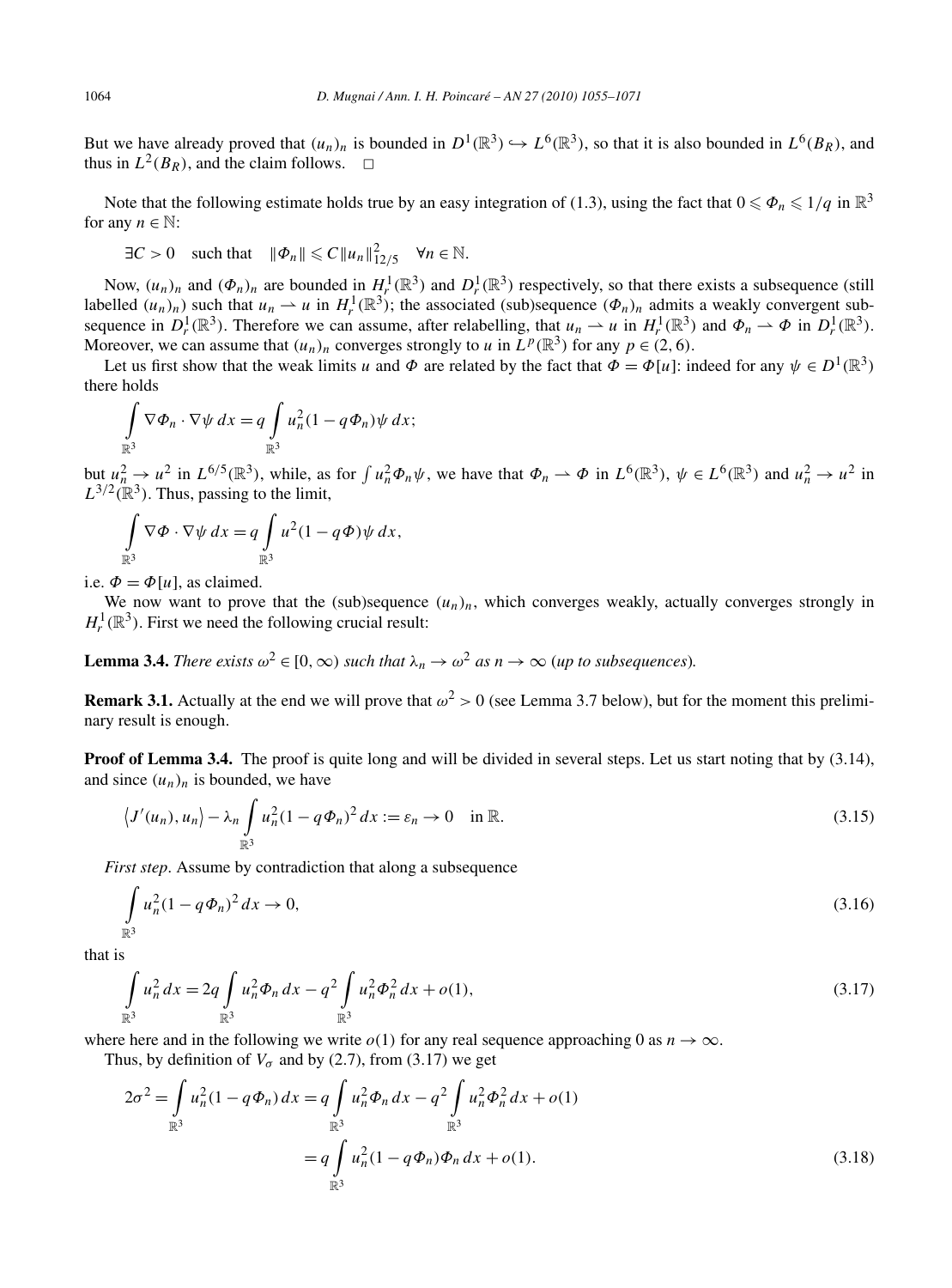Again by the Radial Lemma and recalling that  $\Phi_n$  is bounded in  $D_r^1(\mathbb{R}^3)$ , there exists  $M > 0$  such that

$$
0 \leqslant \Phi_n(x) \leqslant c \frac{\|\Phi_n\|}{|x|^{1/2}} \leqslant \frac{1}{q} - \Phi_n(x) \quad \forall n \in \mathbb{N}, \ \forall x \in \mathbb{R}^3 \text{ with } |x| \geqslant M. \tag{3.19}
$$

Thus, setting  $B_M = \{x \in \mathbb{R}^3 : |x| \leq M\}$  and  $B_M^C = \mathbb{R}^3 \setminus B_M$ , (3.18) and (3.19) imply

$$
2\sigma^2 \leq q \int_{B_M} u_n^2 (1 - q \Phi_n) \Phi_n \, dx + \int_{B_M^C} u_n^2 (1 - q \Phi_n)^2 \, dx + o(1)
$$
  
\n
$$
\leq q \int_{B_M} u_n^2 (1 - q \Phi_n) \Phi_n \, dx + \int_{\mathbb{R}^3} u_n^2 (1 - q \Phi_n)^2 \, dx + o(1)
$$
  
\n
$$
= q \int_{B_M} u_n^2 (1 - q \Phi_n) \Phi_n \, dx + o(1)
$$
\n(3.20)

by (3.16).

By Rellich's Theorem  $u_n \to u$  and  $\Phi_n \to \Phi$  in  $L^q(B_M)$  for any  $q \in [1, 6)$ ; thus, writing

$$
u_n^2(1 - q\Phi_n)\Phi_n = u_n^2\Phi_n - qu_n^2\Phi_n^2,
$$

in the first addendum  $u_n^2 \to u^2$  and  $\Phi_n \to \Phi$  in  $L^2(B_M)$  and in the second addendum  $u_n^2 \to u^2$  and  $\Phi_n^2 \to \Phi^2$ in  $L^2(B_M)$ .

Since  $\Phi = \Phi[u]$ , as a consequence  $0 \le \Phi \le 1/q$ . In conclusion (3.20) gives

$$
2\sigma^2 \leqslant q \int\limits_{B_M} u^2 (1 - q\Phi) \Phi \, dx \leqslant q \int\limits_{\mathbb{R}^3} u^2 (1 - q\Phi) \Phi \, dx = \int\limits_{\mathbb{R}^3} |\nabla \Phi|^2 \, dx. \tag{3.21}
$$

But by definition of  $V_{\sigma}$  we have

$$
2\sigma^2 = \int_{\mathbb{R}^3} |\nabla \Phi_n|^2 dx + \int_{\mathbb{R}^3} u_n^2 (1 - q \Phi_n)^2 dx \quad \forall n \in \mathbb{N},
$$

while by the semicontinuity of the norm in  $D_r^1(\mathbb{R}^3)$  we have

$$
\int_{\mathbb{R}^3} |\nabla \Phi|^2 dx \leqslant \liminf_{n \to \infty} \int_{\mathbb{R}^3} |\nabla \Phi_n|^2 dx,
$$

and since  $\int_{\mathbb{R}^3} u_n^2 (1 - q \Phi_n)^2 dx \to 0$  by (3.21), we finally have

$$
\Phi_n \to \Phi \quad \text{in } D^1(\mathbb{R}^3).
$$

In addition, we note that  $\Phi \neq 0$ , since its norm equals  $\sqrt{2}\sigma > 0$  by (3.12), and this also implies that

$$
u \neq 0. \tag{3.22}
$$

*Second step.* As a consequence of the convergence of  $\Phi_n$  in  $D^1_L(\mathbb{R}^3)$ , and so in  $L^6(\mathbb{R}^3)$  (the weak convergence here would be enough), and the strong convergence of  $u_n^2$  to  $u^2$  in  $L^{6/5}(\mathbb{R}^3)$ , from the equality  $2\sigma^2 = \int u_n^2(1 - q\Phi_n)$ , we get

$$
\int_{\mathbb{R}^3} u_n^2 dx = 2\sigma^2 + q \int_{\mathbb{R}^3} u^2 \Phi dx + o(1) \ge 2\sigma^2 \quad \forall n \in N,
$$

so that

 $u_n \nrightarrow 0$  in  $L^2(\mathbb{R}^3)$  as  $n \rightarrow \infty$ .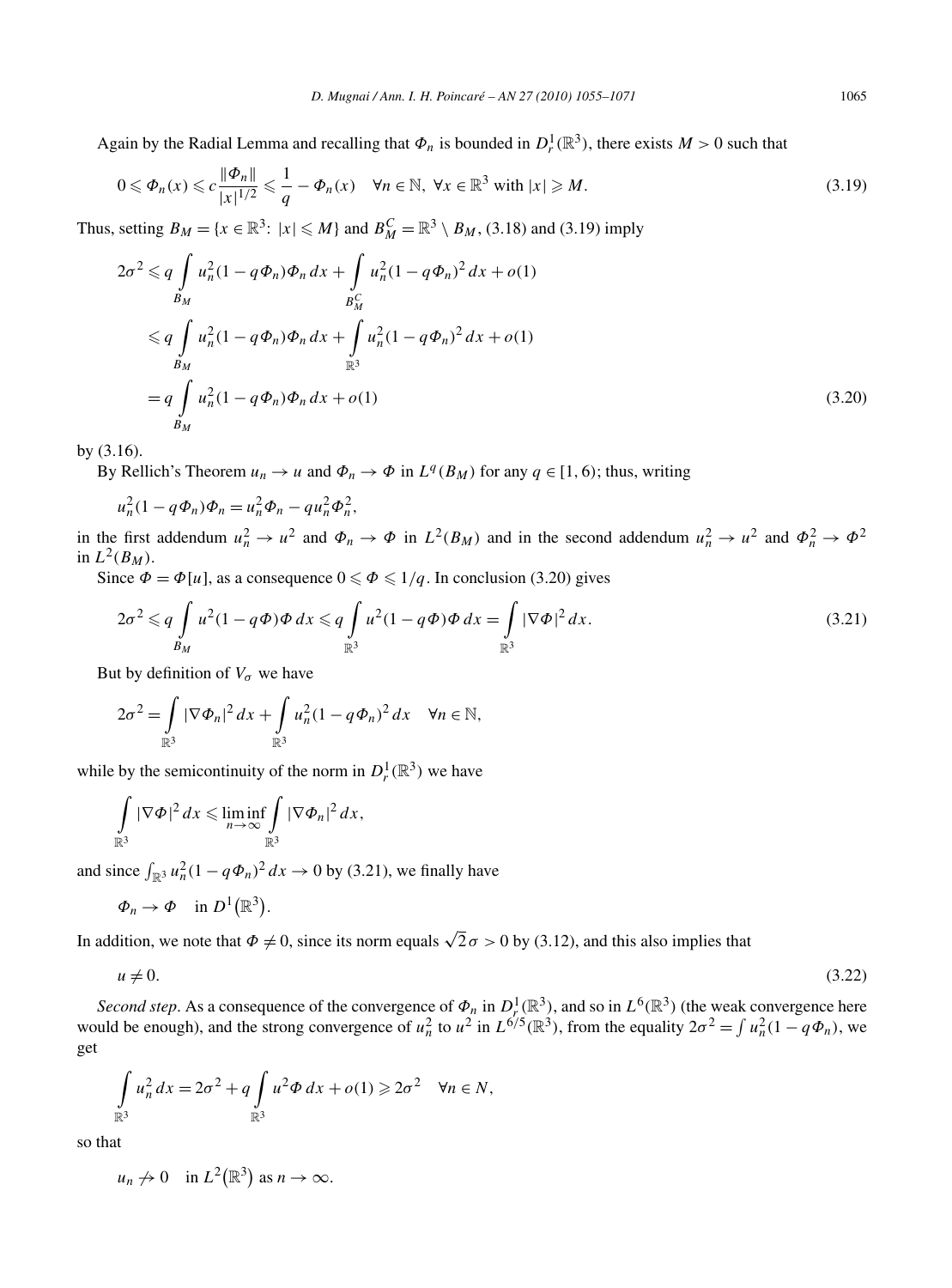In light of the three possibilities established by the Lions Concentration–Compactness Principle (see Lemma A.1 in Appendix A) we start by noting that dichotomy can never occur in the case of radial functions. If vanishing took place, by the final statement of Lemma A.1 we would have that  $u_n \to 0$  in  $L^r(\mathbb{R}^3)$  for any  $r \in (2, 6)$ , which is in contradiction with (3.22). In conclusion we are in presence of compactness: there exists a sequence of points  $(y_n)_n$ in  $\mathbb{R}^3$  such that (possibly passing to a subsequence)

$$
\forall \delta > 0 \ \exists R = R(\delta) > 0 \quad \text{such that} \quad \int\limits_{B_R(y_n)} u_n^2 \, dx \geqslant L^2 - \delta \quad \forall n \in \mathbb{N},
$$

where, for shortness, we have set

$$
L := \lim_{n \to \infty} \int_{\mathbb{R}^3} u_n^2 dx.
$$

We now show that we can actually assume that

$$
\forall \delta > 0 \ \exists R = R(\delta) > 0 \quad \text{such that} \quad \int_{B_{2R}} u_n^2 \, dx \ge L^2 - \delta \quad \forall n \in \mathbb{N}, \tag{3.23}
$$

i.e. concentration occurs at 0. Indeed, fix  $\delta \in (0, L^2/2)$ , find the corresponding *R* and assume by contradiction that for infinitely many *n* we have that  $|y_n| > R$ ; then by the radial symmetry of  $u_n$ 

$$
L^{2} - \delta \leq \int\limits_{B_{R}(y_{n})} u_{n}^{2} dx = \frac{1}{2} \int\limits_{B_{R}(y_{n}) \cup B_{R}(-y_{n})} u_{n}^{2} dx \leq \frac{1}{2} \int\limits_{\mathbb{R}^{3}} u_{n}^{2} dx \to \frac{L^{2}}{2},
$$

which is absurd. Thus  $|y_n| \le R$  definitely, so, say, for any  $n \in \mathbb{N}$ . But in this way

$$
\int\limits_{B_R(y_n)} u_n^2 dx \leqslant \int\limits_{B_{2R}(0)} u_n^2 dx,
$$

and (3.23) follows.

Finally, let us show that  $u_n \to u$  in  $L^2(\mathbb{R}^3)$ . First, let us take  $\delta$  and  $R$  as given in (3.23). Since  $u \in L^2(\mathbb{R}^3)$ , there exists  $M \ge 2R$  such that

$$
\int\limits_{B_M^C} u^2\,dx < \delta.
$$

Since  $u_n \to u$  in  $L^2(B_M)$ , there exists  $n_0 \in \mathbb{N}$  such that for every  $n \ge n_0$  we have

$$
\|u_n-u\|_{L^2(B_M)}<\delta,
$$

and by the monotonicity of the integral, since  $M \ge 2R$ , we also have that

$$
\int\limits_{B_M} u_n^2\,dx \geqslant L^2 - \delta.
$$

In conclusion

$$
||u_n - u||_{L^2(\mathbb{R}^3)}^2 = ||u_n - u||_{L^2(B_M)}^2 + ||u_n - u||_{L^2(B_M^C)}^2
$$
  

$$
< \delta + 2||u_n||_{L^2(B_M^C)}^2 + 2||u||_{L^2(B_M^C)}^2
$$
  

$$
< \delta + 2||u_n||_{L^2(\mathbb{R}^3)}^2 - 2||u_n||_{L^2(B_M)}^2 + 2\delta
$$
  

$$
\leq 5\delta - 2L^2 + 2||u_n||_{L^2(\mathbb{R}^3)}^2 \to 5\delta \quad \text{as } n \to \infty,
$$

and the claim follows.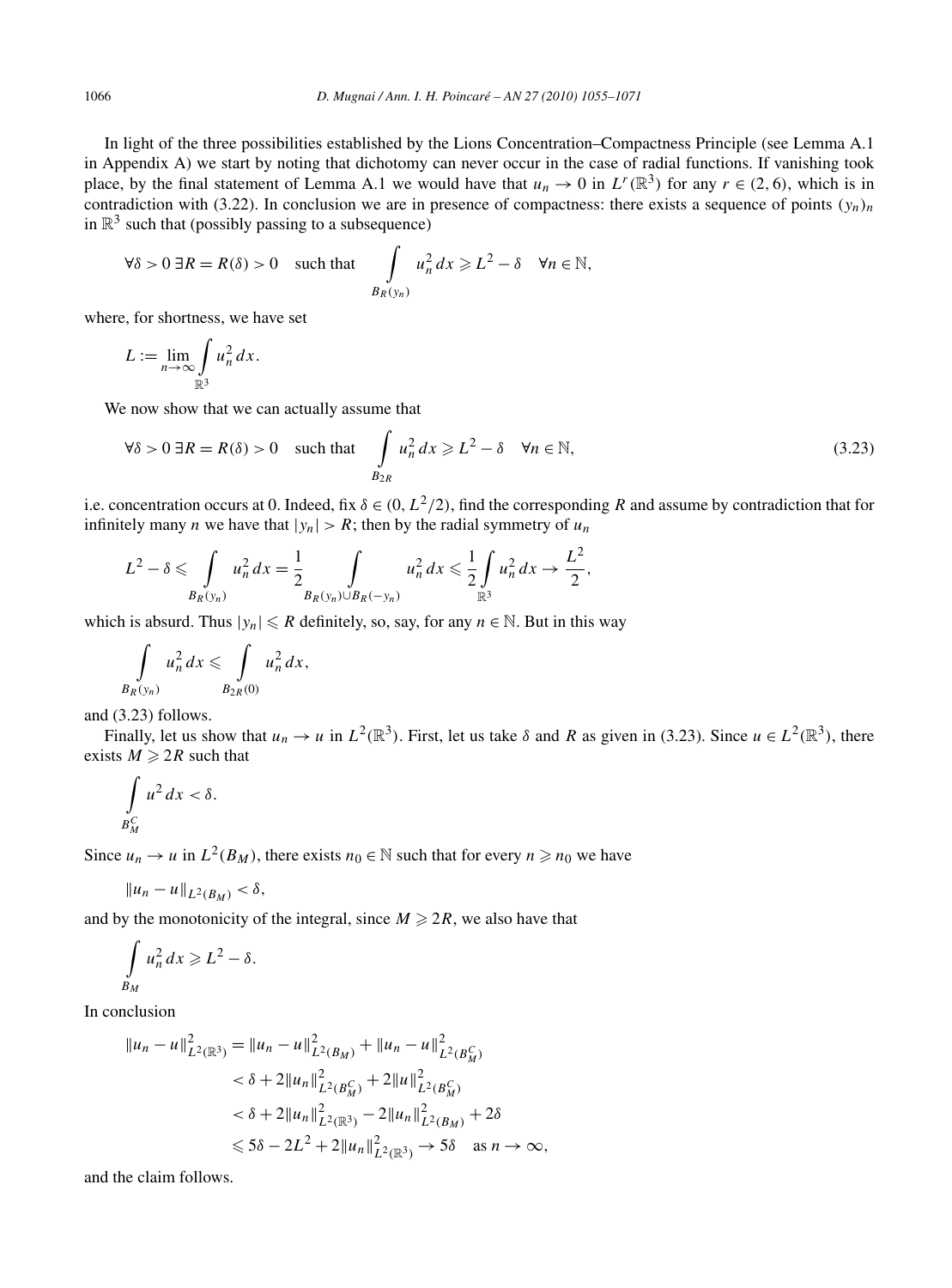In this way by (3.16) and the strong convergence of  $u_n$ ,  $\Phi_n$  and  $\Phi_n^2$  in  $L^2(\mathbb{R}^3)$ , we get

$$
o(1) = \int_{\mathbb{R}^3} u_n^2 (1 - q \Phi_n)^2 dx
$$
  
= 
$$
\int_{\mathbb{R}^3} u_n^2 dx - 2q \int_{\mathbb{R}^3} u_n^2 \Phi_n dx + q^2 \int_{\mathbb{R}^3} u_n^2 \Phi_n^2 dx
$$
  

$$
\to \int_{\mathbb{R}^3} u^2 (1 - q \Phi)^2 dx.
$$

This implies that  $u \equiv 0$  when  $(1 - q\Phi) \neq 0$ , while from (3.17) we get

$$
\int_{\mathbb{R}^3} u^2 (1 - q\Phi) dx = 2\sigma^2 > 0.
$$

This is a contradiction and thus (3.16) cannot hold.

*Third step.* Since  $(1 - q\Phi_n)^2 \leq (1 - q\Phi_n)$ , we can assume that there exists  $\Sigma^2 \in (0, \sigma^2]$  such that

$$
\int_{\mathbb{R}^3} u_n^2 (1 - q \Phi_n)^2 dx \to 2\Sigma^2.
$$

By (3.15)

$$
\lambda_n = \frac{1}{2\Sigma^2 + o(1)} \left( \left\langle J'(u_n), u_n \right\rangle - \varepsilon_n \right)
$$
\n
$$
= \frac{1}{2\Sigma^2 + o(1)} \left( \int_{\mathbb{R}^3} |\nabla u_n|^2 \, dx + \int_{\mathbb{R}^3} W'(u_n) u_n \, dx \right) - \frac{\varepsilon_n}{2\Sigma^2 + o(1)}.
$$
\n(3.24)

Thus by  $W_4$ <sup>'</sup>, since  $k \ge 2$ ,

$$
\lambda_n \leq \frac{1}{\Sigma^2 + o(1)} \left( \frac{1}{2} \int_{\mathbb{R}^3} |\nabla u_n|^2 dx + \frac{k}{2} \int_{\mathbb{R}^3} W(u_n) dx \right) - \frac{\varepsilon_n}{2\Sigma^2 + o(1)}
$$
  

$$
\leq \frac{k}{2\Sigma^2 + o(1)} \left( \frac{1}{2} \int_{\mathbb{R}^3} |\nabla u_n|^2 dx + \int_{\mathbb{R}^3} W(u_n) dx \right) - \frac{\varepsilon_n}{2\Sigma^2 + o(1)}
$$
  

$$
= \frac{k}{2\Sigma^2 + o(1)} J(u_n) - \frac{\varepsilon_n}{2\Sigma^2 + o(1)}.
$$

On the other hand, again by  $W_4$ <sup>'</sup>,

$$
\langle J'(u_n), u_n \rangle = \int_{\mathbb{R}^3} |\nabla u_n|^2 dx + \int_{\mathbb{R}^3} W'(u_n) u_n dx \geqslant 0,
$$

so that by (3.24) we finally get

$$
-\frac{\varepsilon_n}{2\Sigma^2 + o(1)} \leq \lambda_n \leq \frac{k}{2\Sigma^2 + o(1)} J(u_n) - \frac{\varepsilon_n}{2\Sigma^2 + o(1)}
$$

Thus, up to subsequences,  $\lambda_n \to \omega^2$ , where

$$
0 \leqslant \omega^2 \leqslant \frac{k}{2\Sigma^2} \inf_{v \in V_{\sigma}} J(v). \qquad \Box
$$
\n
$$
(3.25)
$$

*.*

By Lemma 3.3 we know that, up to a subsequence,  $(u_n)_n$  converges weakly in  $H_r^1$  and  $\lambda_n \to \omega^2$ . But, as said above, we now prove that the convergence of  $(u_n)_n$  is strong. We start with the following result: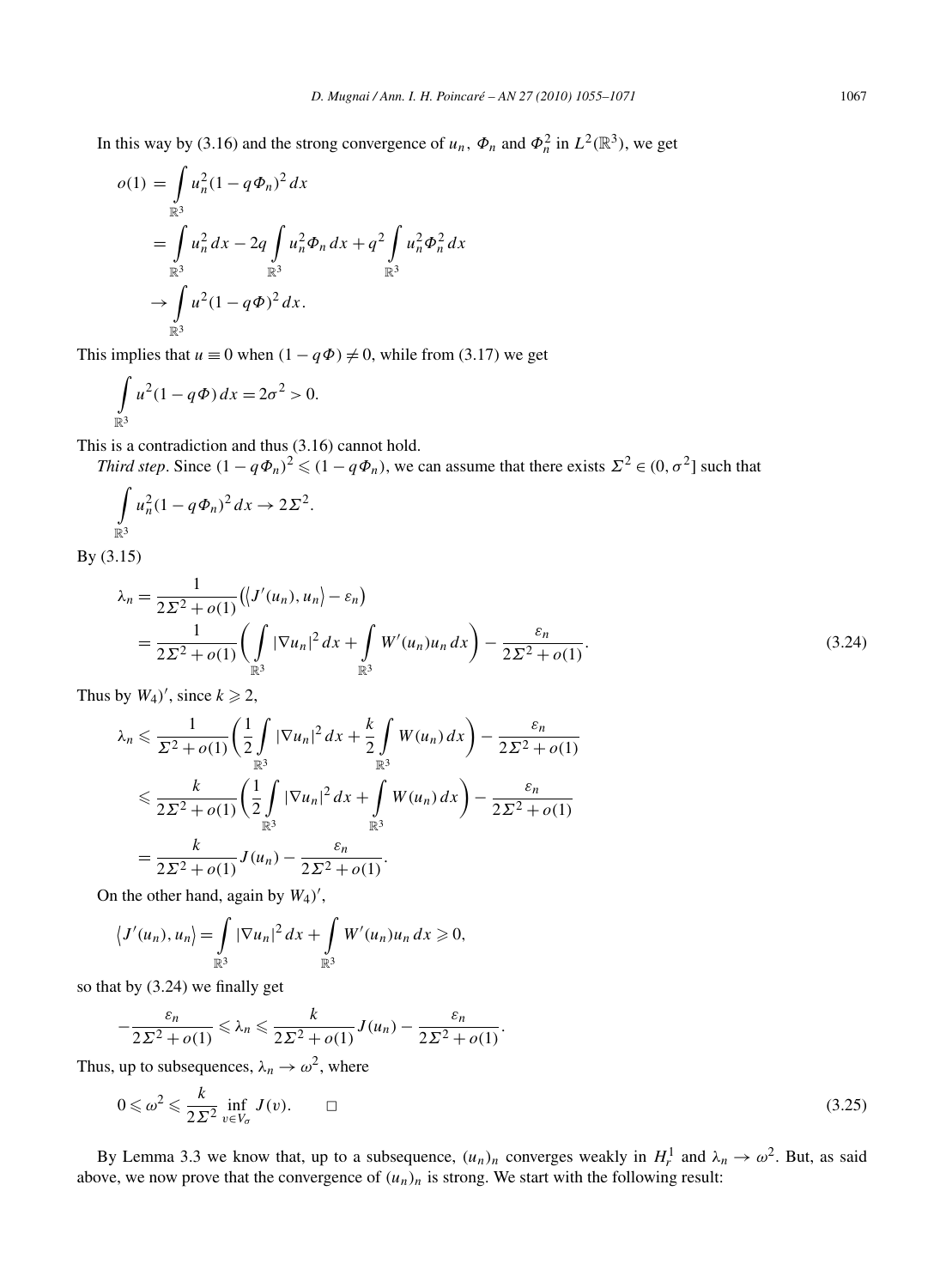**Lemma 3.5.** *If*  $\omega^2 < m_0^2$ , then  $(u_n)_n$  *is a Cauchy sequence in*  $H_r^1(\mathbb{R}^3)$ *.* 

The proof of this lemma was given in [2] for  $k = 2$ , but it can be restated word by word also if  $k > 2$ , since the essential assumption in its proof was only *W*3*)*.

Thus, if we knew that  $\omega^2 < m_0^2$ , we could conclude by Lemma 3.5 that  $u_n \to u$  strongly in  $H_r^1(\mathbb{R}^3)$ ; in this way  $u \in V_{\sigma}$  and it is a nontrivial solution of (1.2). Of course, if we knew that in any case  $(u_n)_n$  converges strongly in  $H_r^1(\mathbb{R}^3)$ , we could conclude that *u* is a nontrivial solution of (1.2). For this reason we conclude with the following:

**Lemma 3.6.**  $(u_n)_n$  *converges strongly in*  $H_r^1(\mathbb{R}^3)$ *.* 

**Proof.** We already know that  $u_n \rightharpoonup u$  in  $H_r^1(\mathbb{R}^3)$ , so that we need to show that  $u_n \rightharpoonup u$  in  $L^2(\mathbb{R}^3)$  and  $\nabla u_n \rightharpoonup \nabla u$  in  $(L^2(\mathbb{R}^3))^3$ . Of course we have the following two possibilities: either  $u_n \nrightarrow u$  or  $u_n \rightarrow u$  in  $\mathring{L}^2(\mathbb{R}^3)$ , and we want to exclude the first possibility.

By the Concentration–Compactness Principle, in the former case only vanishing can occur, since we are treating radial functions and then dichotomy cannot take place. If this is the case, by the final statement of Lemma A.1,  $u_n \to 0$ in  $L^{s}(\mathbb{R}^{3})$  for any  $s \in (2, 6)$ . We also recall that  $\Phi_{n} \to \Phi = \Phi[u]$  in  $D_{r}^{1}(\mathbb{R}^{3})$ . Then we would have that

$$
2\sigma^2 = \int_{\mathbb{R}^3} u_n^2 (1 - q\Phi_n) \, dx = \int_{\mathbb{R}^3} u_n^2 \, dx + o(1) = \int_{\mathbb{R}^3} u_n^2 (1 - q\Phi_n)^2 \, dx + o(1) \to 2\Sigma^2,
$$

that is  $\sigma^2 = \Sigma^2$ . Then (3.25) and Lemma 3.1 imply

$$
\omega^2 \leq \frac{k}{2\sigma^2} \inf_{v \in V_{\sigma}} J(v) < m_0^2,
$$

so that Lemma 3.5 applies and in particular  $u_n \to u$  in  $L^2(\mathbb{R}^3)$ , which is absurd under the assumptions of vanishing.

Then we can conclude that  $u_n \to u$  in  $L^2(\mathbb{R}^3)$ ; from this very last information we obtain that  $u_n \to u$  in  $H^1$ . Indeed,

$$
\int_{\mathbb{R}^3} \nabla u_n \cdot \nabla (u_n - u) \, dx - \int_{\mathbb{R}^3} W'(u_n)(u_n - u) \, dx - \lambda_n \int_{\mathbb{R}^3} u_n (1 - q \Phi_n)^2 (u_n - u) \, dx \to 0 \tag{3.26}
$$

by (3.14), since  $(u_n - u)_n$  is a bounded sequence. On the other hand, by  $W_3$ ) we get

$$
|W'(u_n)(u_n-u)| \leq C_1|u_n||u_n-u| + \frac{C_2}{p+1}|u_n|^{p+1}|u_n-u|.
$$

By the Hölder inequality  $\int |u_n||u_n - u| \le ||u_n||_2 ||u_n - u||_2 \to 0$ . If  $p \in (0, 2)$ , then

$$
\int_{\mathbb{R}^3} |u_n|^{p+1} |u_n - u| dx \leq \|u_n\|_{2(p+1)} \|u_n - u\|_2 \to 0,
$$

since  $2 < 2(p + 1) < 6$ ; if  $p \in [2, 4)$  take  $\varepsilon \in (0, 1)$  such that  $\mu := (\frac{6-\varepsilon}{n+1})' \in (2, 6)$ , so that

$$
\int_{\mathbb{R}^3} |u_n|^{p+1} |u_n - u| dx \leq \|u_n\|_{6-\varepsilon}^{p+1} \|u_n - u\|_{\mu} \to 0,
$$

since  $u_n \to u$  in  $L^s(\mathbb{R}^3)$  for any  $s \in [2, 6)$  by assumption and the compact embedding of  $H_r^1(\mathbb{R}^3)$ . Moreover,

$$
\int_{\mathbb{R}^3} u_n (1 - q \Phi_n)^2 (u_n - u) \, dx = \int_{\mathbb{R}^3} \left[ \left( u_n^2 - u_n u \right) - 2 q \left( u_n^2 - u_n u \right) \Phi_n + q^2 \left( u_n^2 - u_n u \right) \Phi_n^2 \right] dx;
$$

now the first term in the r.h.s. of the previous identity goes to 0 since  $u_n \to u$  in  $L^2(\mathbb{R}^3)$ , while  $\Phi_n \to \Phi$  in  $L^6(\mathbb{R}^3)$ and  $u_n^2 - u_n u \to 0$  in  $L^{6/5}(\mathbb{R}^3)$ ,  $\Phi_n^2$  is bounded in  $L^3(\mathbb{R}^3)$  and  $u_n^2 - u_n u \to 0$  in  $L^{3/2}(\mathbb{R}^3)$ , so that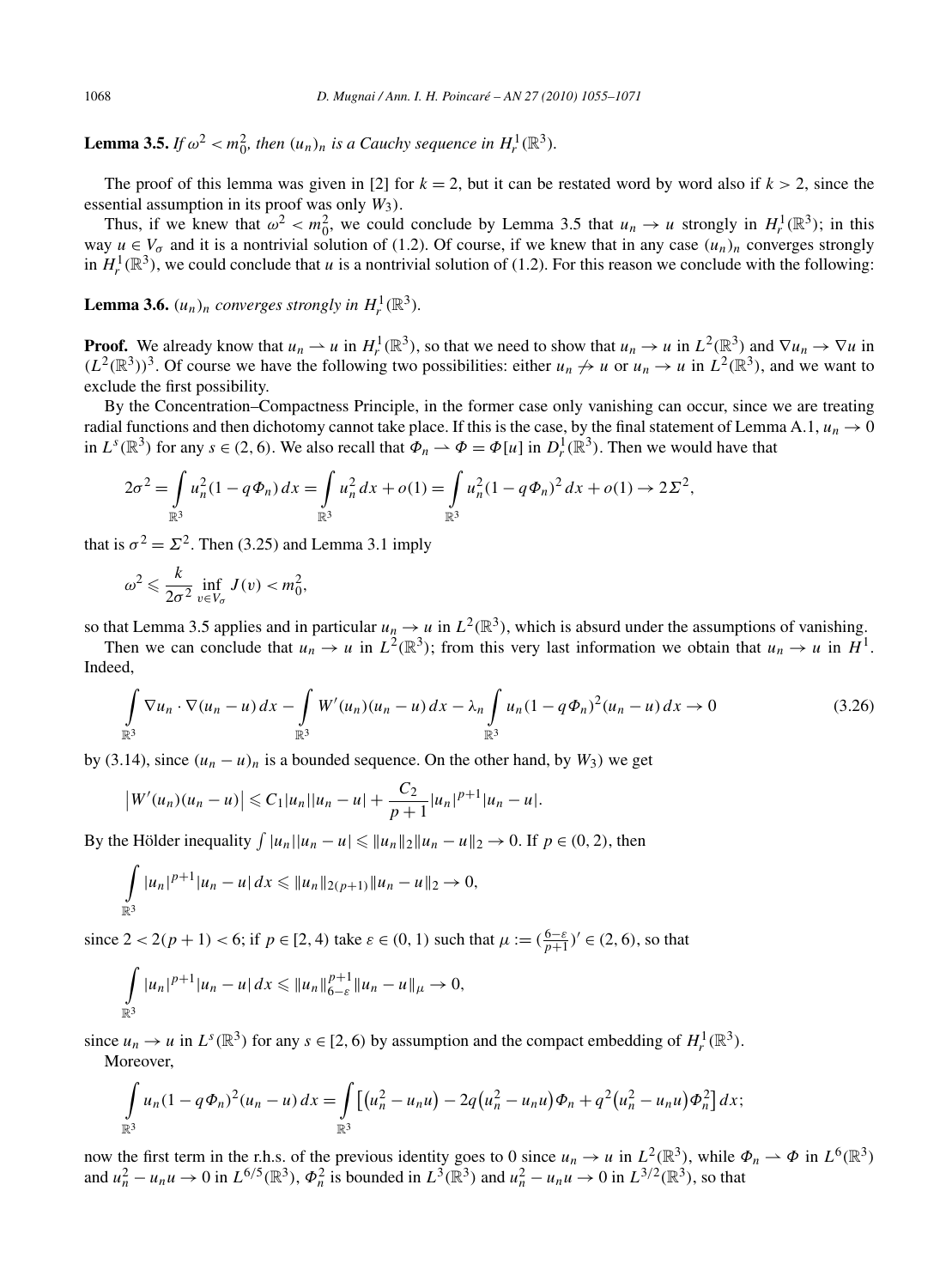$$
\int_{\mathbb{R}^3} u_n (1 - q \Phi_n)^2 (u_n - u) dx \to 0.
$$

In conclusion (3.26) gives  $\|\nabla u_n\|_2 \to \|\nabla u\|_2$ , so that, summing up,  $u_n \to u$  in  $H^1(\mathbb{R}^3)$ , as claimed.  $\Box$ 

At this point we have found that  $u_n \to u$  strongly in  $H_r^1(\mathbb{R}^3)$ , so that *u* minimizes *J* on  $V_\sigma$  and hence it is a nontrivial solution of (1.2). This leads us to state the following final result, which lets us prove completely Proposition 2.3, and thus Theorem 1.1.

# **Lemma 3.7.**  $\omega^2 > 0$ .

**Proof.** Assume by contradiction that  $\omega^2 = 0$ . Then  $u \in V_\sigma$  would be a nontrivial solution of  $J'(u) = 0$ , i.e. *u* would solve

$$
-\Delta u + W'(u) = 0 \quad \text{in } \mathbb{R}^3.
$$

Multiplying by *u* and integrating by parts give

$$
0 = \int_{\mathbb{R}^3} |\nabla u|^2 dx + \int_{\mathbb{R}^3} W'(u)u dx \geqslant \int_{\mathbb{R}^3} |\nabla u|^2 dx,
$$

which implies  $u \equiv 0$ , contradicting the fact that  $u \in V_{\sigma}$ .  $\Box$ 

Theorem 1.1 is now a collection of the previous lemmas.

# **4.** The case  $k = 2$

In this short section we outline the proof of the existence result when  $k = 2$ , already claimed in [2], but not proved therein. First we need the following result, which is the counterpart of Lemma 3.1 when  $k = \vartheta = 2$ .

**Lemma 4.1.** *(See [2, Lemma 2.5].) Assume that W satisfies W*<sub>1</sub>) *and W*<sub>5</sub>)*. Then for any*  $m_0^2 > 0$  *there exists*  $q^* > 0$ *such that for any*  $q \in (0, q^*)$  *there exists*  $\bar{u} = \bar{u}(q) \in H_r^1$ ,  $\bar{u} \neq 0$ *, such that* 

$$
\frac{2J(\bar{u})}{\int_{\mathbb{R}^3} \bar{u}^2(1-q\Phi[\bar{u}])dx} < m_0^2.
$$

Once got this preliminary result, the rest of the proof of the existence of a nontrivial solution for problem (1.2)– (1.3) stated in Theorem 1.2 follows the same lines of the existence result given in Section 3, starting from Lemma 3.2 through Lemma 3.5, which hold true also if  $k = 2$ . Finally, in proving the corresponding result of Lemma 3.6, we need Lemma 4.1 above in place of Lemma 3.1.

## **Appendix A**

We recall the properties of Lions's Concentration–Compactness Principle that we use in the form of the following lemma, which is the collection of [15, Lemma I.1] and [16, Lemma I.1]:

**Lemma A.1** *(Concentration–Compactness Principle). Let*  $(\rho_n)_n$  *be a sequence in*  $L^1(\mathbb{R}^N)$ ,  $N \geq 1$ , such that  $\rho_n \geq 0$ and  $\int \rho_n \to \lambda > 0$ . Then there exists a subsequence  $(\rho_{n_k})_k$  satisfying one of the three alternatives below:

(compactness) *there exists a sequence of points*  $(y_k)_k$  *in*  $\mathbb{R}^N$  *such that*  $\forall \delta > 0 \ \exists R > 0$  *with the property that* 

$$
\int\limits_{B_R(y_k)}\rho_{n_k}\,dx\geqslant\lambda-\delta;
$$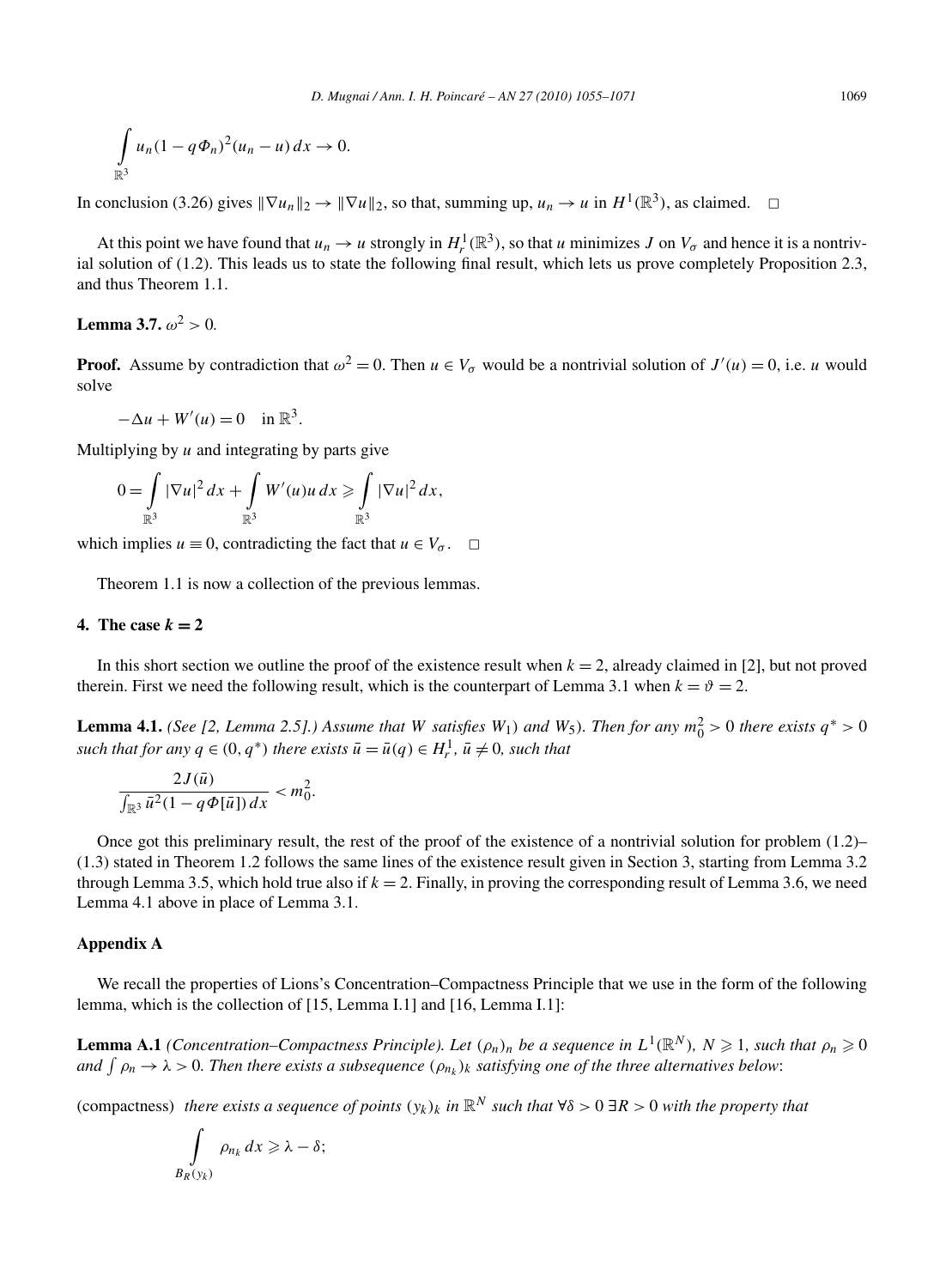(vanishing)

$$
\lim_{k \to \infty} \sup_{y \in \mathbb{R}^N} \int_{B_R(y)} \rho_{n_k} dx = 0 \quad \text{for any } R > 0;
$$

(dichotomy) *there exists*  $\alpha \in (0, \lambda)$  *such that for every*  $\delta > 0$  *there exist*  $k_0 \ge 1$  *and two sequences of nonnegative functions*  $(\rho_k^1)_k$ ,  $(\rho_k^2)_k$  *in*  $L^1(\mathbb{R}^N)$  *such that for any*  $k \geq k_0$ 

$$
\|\rho_{n_k} - (\rho_k^1 + \rho_k^2)\|_{L^1(\mathbb{R}^N)} < \delta, \qquad \left|\int_{\mathbb{R}^N} \rho_k^1 dx - \alpha\right| \leq \delta,
$$
  

$$
\left|\int_{\mathbb{R}^N} \rho_k^2 dx - (\lambda - \alpha)\right| \leq \delta,
$$

*and*

$$
dist(\mathrm{Supp}(\rho_k^1), \mathrm{Supp}(\rho_k^2)) \to \infty \quad as \ k \to \infty.
$$

Moreover, if  $1 < p < N$ ,  $1 \leqslant q < \frac{pN}{N-p}$ ,  $(u_n)_n$  is bounded in  $L^q(\mathbb{R}^N)$  and  $(\nabla u_n)_n$  is bounded in  $(L^p(\mathbb{R}^N))^N$ , and

$$
\sup_{y \in \mathbb{R}^N} \int_{B_R(y)} |u_n|^q \, dx \to 0 \quad \text{as } n \to \infty \text{ for some } R > 0,
$$

*then*  $u_n \to 0$  *in*  $L^s(\mathbb{R}^N)$  *for any*  $s \in (q, \frac{pN}{N-p})$ *.* 

Of course the last statement is an improvement of the first part when  $\rho_n = |u_n|^q$ .

#### **References**

- [1] V. Benci, D. Fortunato, Existence of hylomorphic solitary waves in Klein–Gordon and in Klein–Gordon–Maxwell equations, Atti Accad. Naz. Lincei. Cl. Sci. Fis. Mat. Natur. Rend Lincei (9) Mat. Appl. 20 (2009) 243–279.
- [2] V. Benci, D. Fortunato, Solitary waves in Abelian gauge theories, Adv. Nonlinear Stud. 8 (2) (2008) 327–352.
- [3] V. Benci, D. Fortunato, Solitary waves of the nonlinear Klein–Gordon equation coupled with the Maxwell equations, Rev. Math. Phys. 14 (2002) 409–420.
- [4] V. Benci, D. Fortunato, Towards a unified field theory for classical electrodynamics, Arch. Ration. Mech. Anal. 173 (2004) 379–414.
- [5] V. Benci, D. Fortunato, Three-dimensional vortices in abelian gauge theories, Nonlinear Anal. 70 (2009) 4402–4421.
- [6] H. Berestycki, P.L. Lions, Nonlinear scalar field equations. I Existence of a ground state, Arch. Ration. Mech. Anal. 82 (4) (1983) 313–345.
- [7] T. Cazenave, P.L. Lions, Orbital stability of standing waves for some nonlinear Schrödinger equations, Comm. Math. Phys. 85 (4) (1982) 549–561.
- [8] T. D'Aprile, D. Mugnai, Non-existence results for the coupled Klein–Gordon–Maxwell equations, Adv. Nonlinear Stud. 4 (3) (2004) 307–322.
- [9] T. D'Aprile, D. Mugnai, Solitary Waves for nonlinear Klein–Gordon–Maxwell and Schrödinger–Maxwell equations, Proc. Roy. Soc. Edinburgh Sect. A 134 (2004) 1–14.
- [10] P. D'Avenia, L. Pisani, Nonlinear Klein–Gordon equations coupled with Born–Infeld type equations, Electron. J. Differential Equations 26 (2002) 1–13.
- [11] K. Dodd, J.C. Eilbeck, J.D. Gibbon, H.C. Morris, Solitons and Nonlinear Wave Equations, Academic Press, London, New York, 1982.
- [12] M.J. Esteban, V. Georgiev, E. Sere, Stationary waves of the Maxwell–Dirac and the Klein–Gordon–Dirac equations, Calc. Var. Partial Differential Equations 4 (1996) 265–281.
- [13] B. Felsager, Geometry, Particles and Fields, Odense University Press, 1981.
- [14] S. Klainerman, M. Machedon, On the Maxwell–Klein–Gordon equation with finite energy, Duke Math. J. 74 (1) (1994) 19–44.
- [15] P.L. Lions, The concentration–compactness principle in the calculus of variations. The locally compact case. Part I, Ann. Inst. H. Poincaré Anal. Non Linéaire 1 (2) (1984) 109–145.
- [16] P.L. Lions, The concentration–compactness principle in the calculus of variations. The locally compact case. Part II, Ann. Inst. H. Poincaré Anal. Non Linéaire 1 (4) (1984) 223–283.
- [17] E. Long, Existence and stability of solitary waves in non-linear Klein–Gordon–Maxwell equations, Rev. Math. Phys. 18 (2006) 747–779.
- [18] M. Machedon, J. Sterbenz, Almost optimal local well-posedness for the *(*3 + 1*)*-dimensional Maxwell–Klein–Gordon equations, J. Amer. Math. Soc. 17 (2) (2004) 297–359.
- [19] D. Mugnai, Coupled Klein–Gordon and Born–Infeld type equations: looking for solitons, Proc. R. Soc. Lond. Ser. A 460 (2004) 1519–1528.